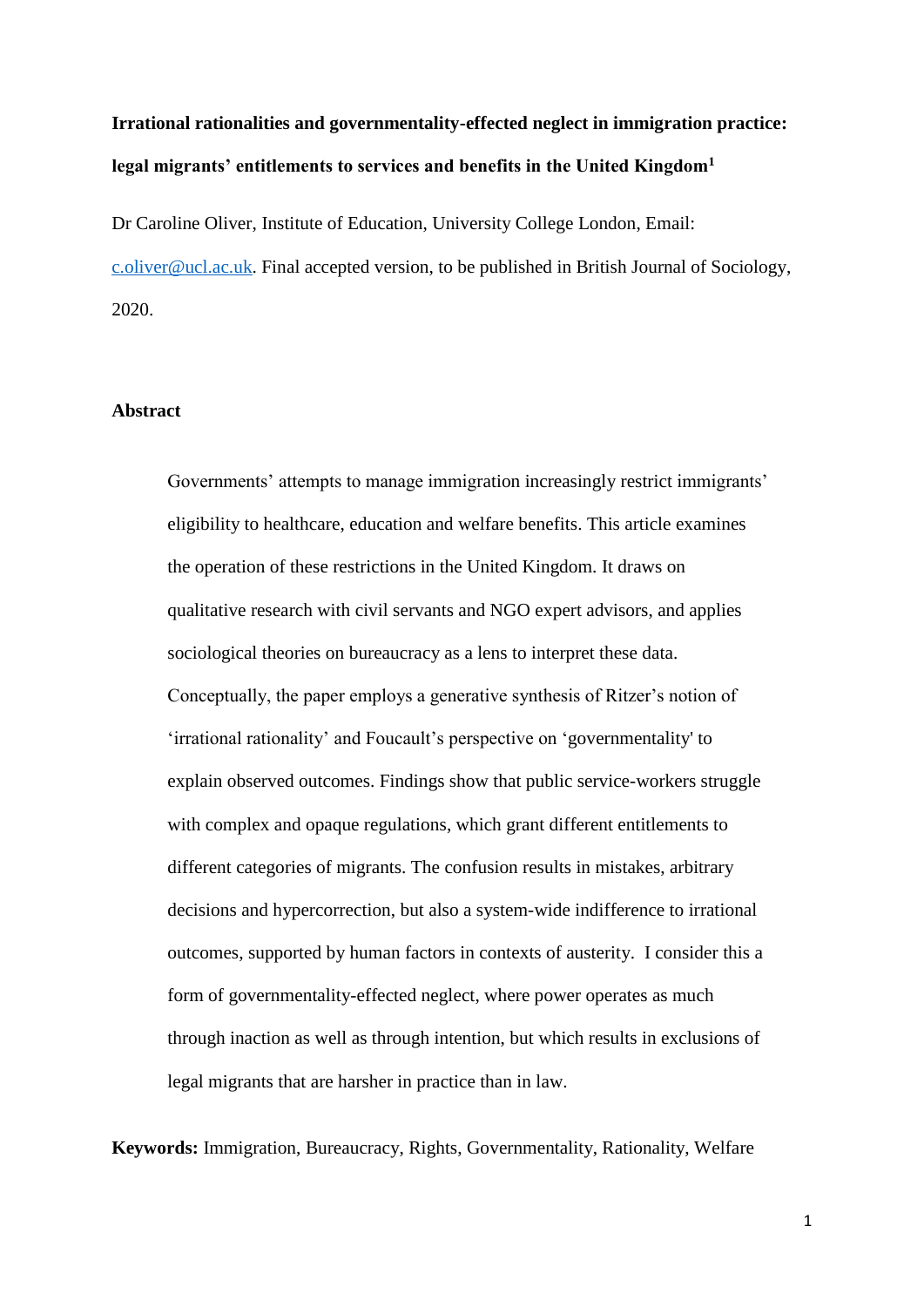#### **Introduction**

In Spring 2018, the Windrush scandal broke, exposing the failings of the United Kingdom's Home Office policies which ordered people to prove their rights to live, work and access services and benefits. Those affected were immigrants from the Commonwealth who arrived in the UK from 1948 and were legally present, yet since 2002, had been detained or deported because they could not produce the correct paperwork (National Audit Office 2018). This was not least because of the British government's poor record keeping, including the Home Office's destruction of their landing cards. Amidst the interrogations as to why such a situation had arisen, commentators were quick to point out this was a predictable consequence of the 'hostile environment' package of policy measures. First referenced in 2012, the hostile environment marked an orientation to make life 'tough' for undocumented immigrants. It manifested in legislation under the Immigration Act 2014 and 2016 to prohibit them from renting accommodation, acquiring driving licences and bank accounts, while implicating citizens in immigration enforcement (Jones et. al. 2017; Yuval-Davis, Wemyss and Cassidy 2018).

The scandal was a candid reminder of the expanding frontiers of immigration policy affecting all migrants, including those whose presence within British territory is long-standing and legally granted. This article provides further original evidence of how this operates, by focusing on legally present migrants' access to healthcare, education and welfare benefits in the United Kingdom. It provides a new sociologically informed qualitative analysis of the operation of regulations governing access to services and benefits, from the perspective of relevant actors in local and national government settings and NGOs. It exposes a picture of bureaucratic practices that result in forms of exclusion that go beyond those established in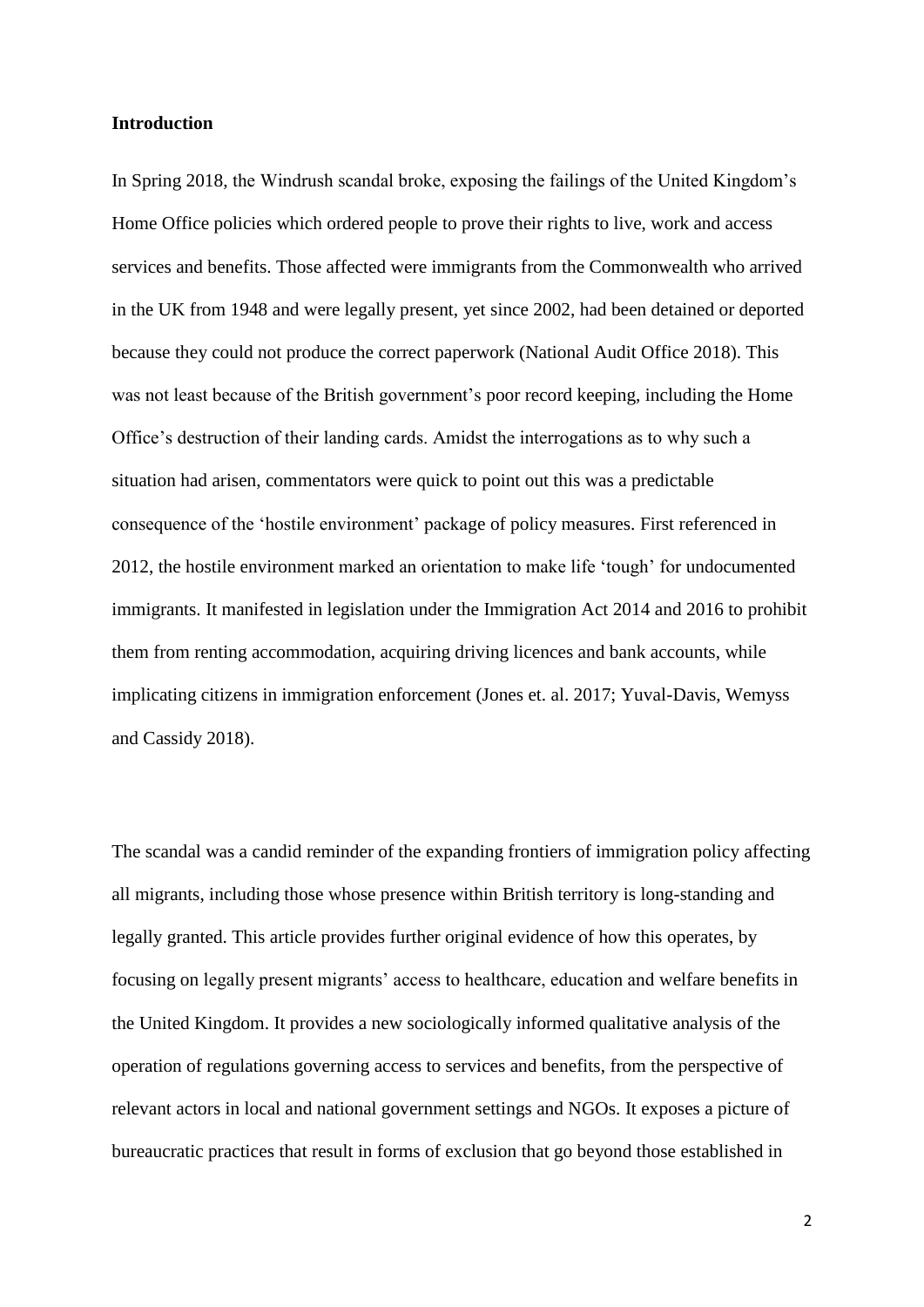law. The malpractice is permitted to occur, I argue, amid a wider national culture of hostility towards immigrants, where there is little administrative motivation for corrective action.

The analysis sets out a sociological critique of the supposedly rule-governed access to services and benefits in immigration-related regulations, portraying it instead as a process that asserts new boundaries and creates new exclusions. The original contribution of the article is first a substantive one, demonstrating the importance of sociological investigation of bureaucratic processes and regulations to understand how exclusion works. Graeber (2012: 123 and 108) suggests that bureaucracy is often seen as a 'dead zone' by scholars, and considered 'boring' and 'devoid of any interpretive depth'. Yet, as he points out, such a perspective misunderstands the potential of bureaucracy to wreak structural violence. This article gives new insights into that process.

Second, the article forges new ground conceptually by operationalising two concepts from the sociology of bureaucracy within the same framework to show how exclusion is produced. I apply Ritzer's (1983:100) concept of 'irrational rationality' to show how perverse outcomes emerge from apparently rational bureaucratic processes. I show how rationality becomes irrational in the operation of the eligibility restrictions examined in the article, particularly through the sheer volume and bewildering mass of regulations in this field. Restrictions have mushroomed to a point that betray the logic and purpose they purport to serve. Rules on migrants' eligibility are unclear and confusing, and this leads to arbitrary decisions and hypercorrection in practice in hospitals, welfare-offices and education institutions.

Employing Foucault's concept of governmentality in tandem with Ritzer's concept, however illustrates how this dysfunction has deeply functional effects (Fassin 2011). Governmentality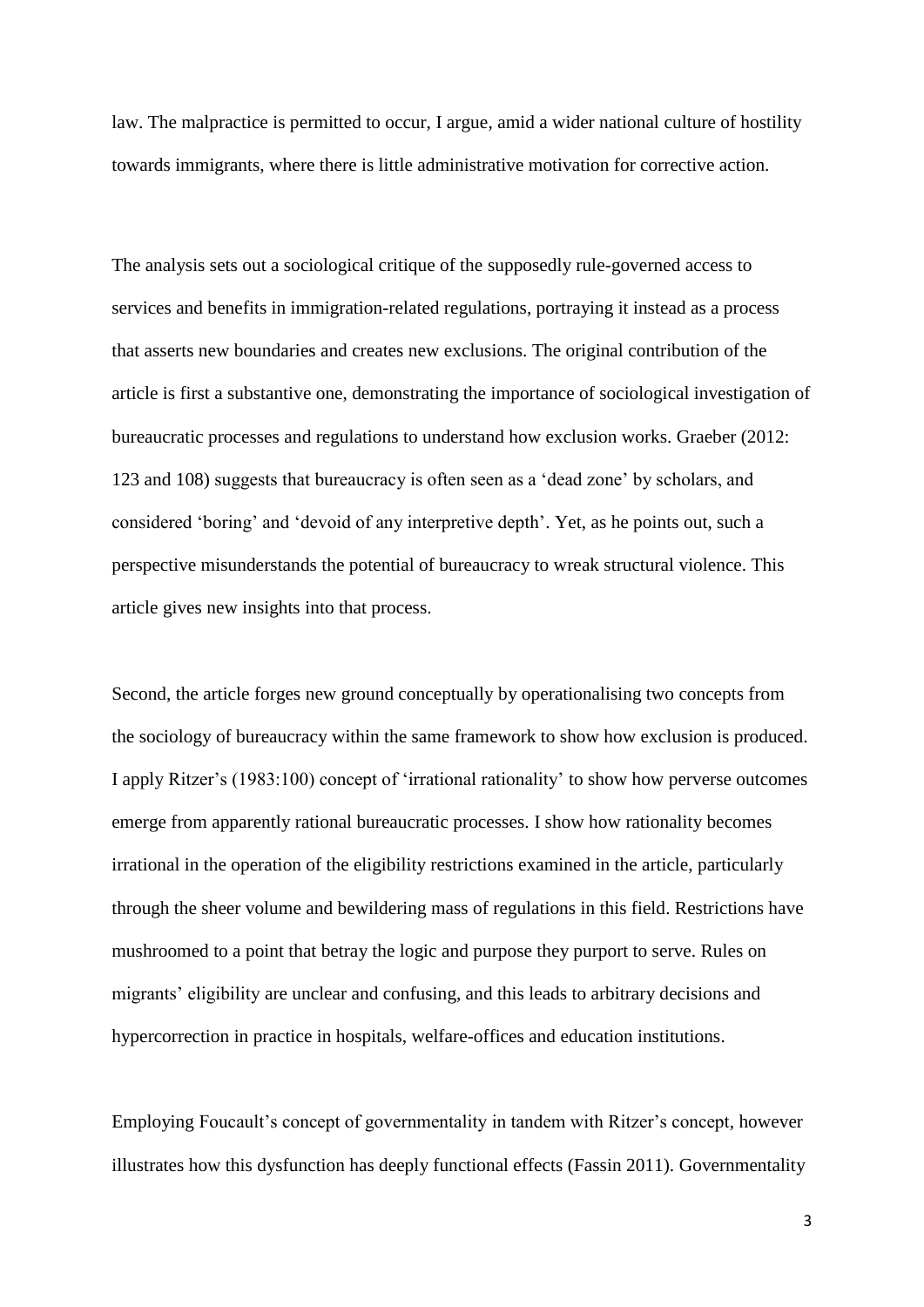exposes the 'meticulous, often minute techniques' exercised through the procedures, calculations and tactics of institutions through which the state's vision is advanced (Foucault 1977 [2001]: 139; Foucault 1978 [2007]). 'Governmentality-effected neglect' is a term I deploy in this article to refer to how the mistakes of public servants are overlooked, because they emerge from human limitations: from ignorance in understanding rather than maleficence, and from working conditions under a regime of austerity that mean eligibility judgments cannot be made with the time and understanding they need. Where laws are complex, and contexts pressurised and weighted towards disbelief, institutional indifference to arbitrary and incorrect decisions often remains intact. This also however occurs precisely because such outcomes correspond with the State's wider vision on immigration.

The article begins by outlining sociological perspectives on migrants' access to services, before exploring concepts in the sociology of bureaucracy to show how Ritzer's irrational rationality and Foucault's governmentality can be intellectually generative for understanding the production of exclusion. It outlines the design and methods of the research project, before presenting empirical data on the regulations nationally, as well as on how these were implemented locally in two case study cities. In the penultimate section, I show how and why dysfunction remains unchallenged, arguing that governmentality promotes neglect and indifference. As such, the article demonstrates how the hostile environment does not just target those deemed illegitimate, in dramatic raids, arrests and deportations. It extends too to legal migrants, through bureaucratic process, in banal (mis)understandings of guidance, forms, paperwork and procedures, that nevertheless have devastating effects.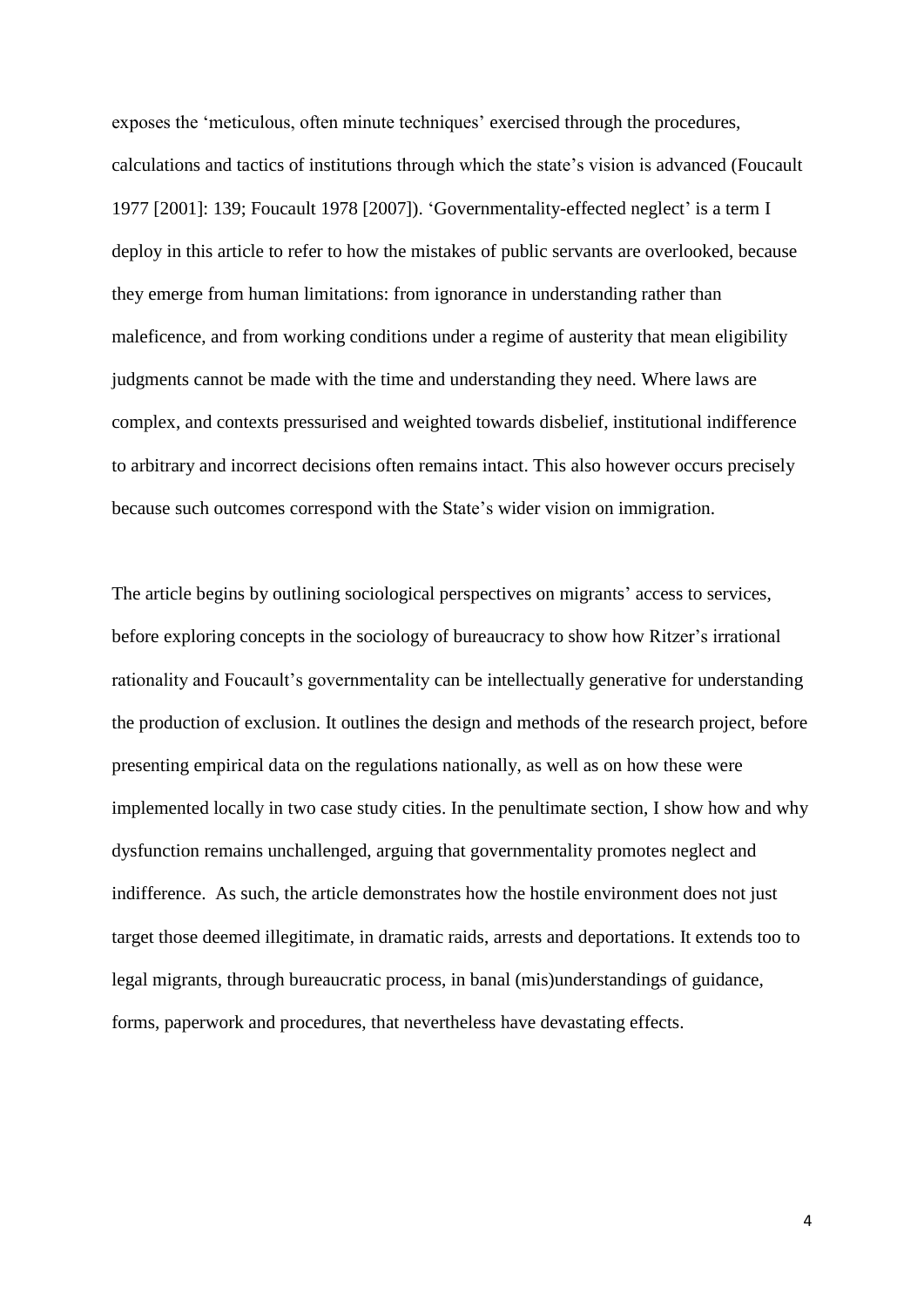#### **Theoretical context: civic stratification, irrational rationality and governmentality**

One of the most powerful aspects affecting the experiences of legal migrants is their 'partial citizenship', which limits access to services and keeps them at 'arms-length' from benefits routinely enjoyed by citizens (Bosniak 2006). These processes have been traditionally overlooked in migration scholarship, with its greater preoccupation with 'matters of entry and exclusion than on the general status of aliens who are already present' (Bosniak 2006: 42). There is however growing recognition of the wider effects of immigration policy on legal migrants, including through increased policing of migrants' status and processes of everyday bordering (Anderson 2013; Back, Shamser and Bryan 2012, Jones et. al. 2017, Menjívar 2014. Yuval-Davis et. al. 2018). Another means is through the growing phenomenon of restricting access to welfare. This originally applied to asylum seekers, as well as migrants from EU Accession States, although the regulation of access to benefits and services extends now to many types of migrants from within and outside Europe (Dwyer and Scullion 2014; Geddes 2000; Lafleur and Mescoli2018; O'Brien 2015).

Immigrants experience restricted access to services and benefits through a process of 'civic stratification', identified by Morris (2003). Civic stratification refers to a 'complex set of refinements and distinctions [which] variously shape the prospects of different categories of migrants' (Morris 2003: 77). The concept captures the ways immigrants are stratified into different entry categories according to their origin and motivations for migration: as asylum seekers, workers, family members, EEA Nationals, Third Country Nationals (TCN) etc. Those different immigration statuses bring differing levels of entitlements to benefits and services in education, the health service and welfare provision, as well as access to the labour market (Sainsbury 2012). The process of aligning access to public provisions and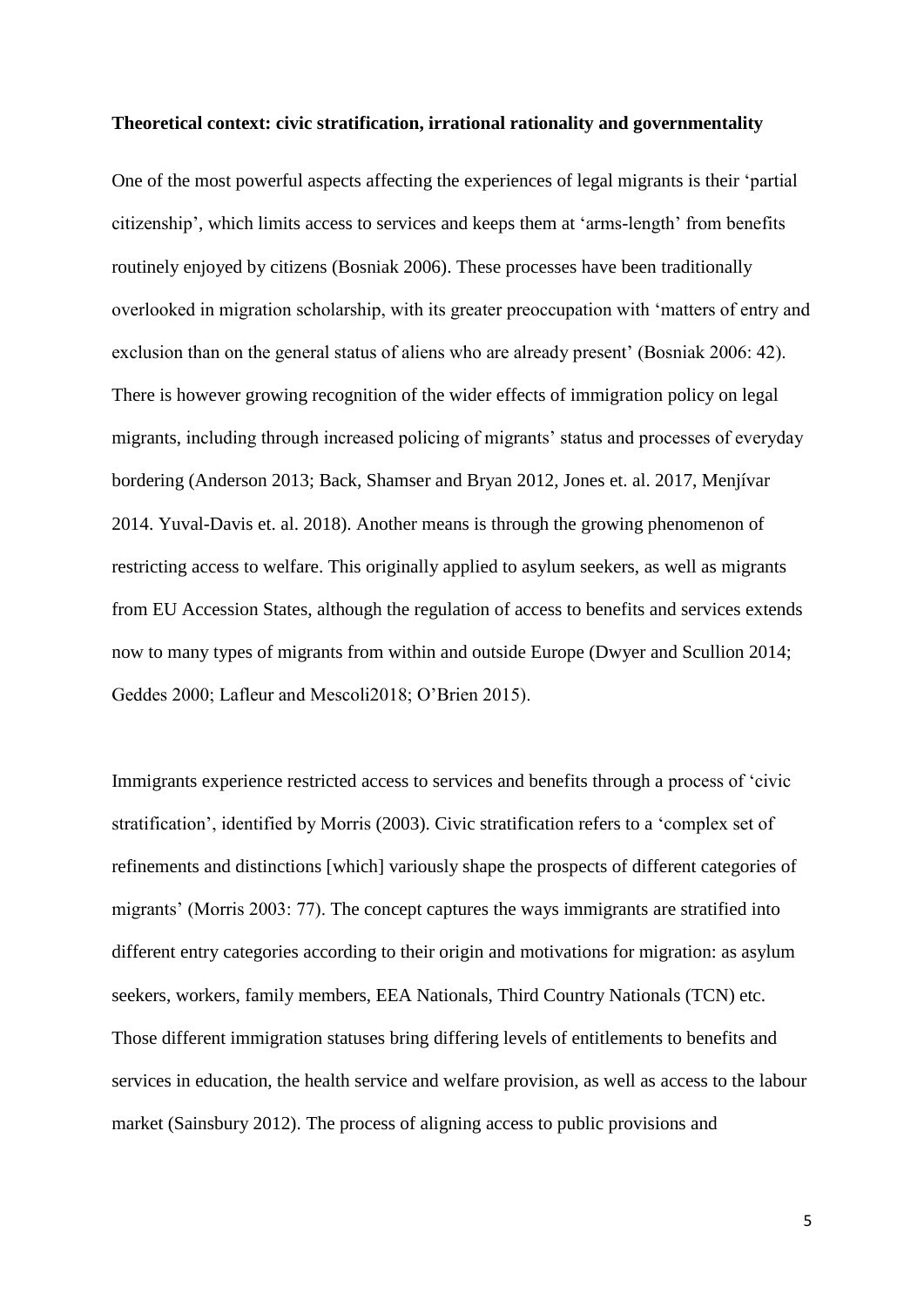immigration rules also extends the need for increased vigilance by personnel, and increases opportunities to police immigrants (Morris 1998).

However, eligibility regulations operate through a largely bureaucratic process, in which conditions of access to services and benefits are outlined in detailed legal stipulations. This provides a good example of how rationalizing principles of modern bureaucracies (originally identified by Weber (1948 [1922])) have extended further into broader societal arenas (Ritzer 1996). Rationalization aims to impart 'efficiency, predictability, calculability, substitution of non-human for human technology and control over uncertainty' into various domains of social life (Ritzer 1983:100). This rather benign view of rationalization apparent in Weber's earlier work was, however, replaced later by acknowledgement of its more oppressive character. Indeed, Weber famously identified the potential for bureaucracies to get out of control and ensnare individuals within an 'iron cage' of bureaucracy. His pessimistic vision is strongly borne out in Bauman's (1989:26) analysis of the Holocaust, which shows how a bureaucratic culture acted as a 'moral sleeping pill', where administrators evaded responsibilities and passed problems down the line. Bureaucracy enabled them to become remote and distanced from the horrific outcomes of the genocide of millions of Jews.

Of particular value in understanding the deviations of bureaucracy from its technical-rational aspirations is also the work of Ritzer. He coined the phrase the 'irrationality of rationality' (1983: 100; 1996) to capture the counterproductive side-effects of rationalization processes*.*  For him, rationalization can lead to unintended outcomes, which dehumanize and degrade both service-providers and their clients. Ritzer (1993) explains this through his well-known exploration of McDonaldization, exemplified by the principles and operation of the McDonalds restaurant chain. Though established by a logic to provide quick, easy and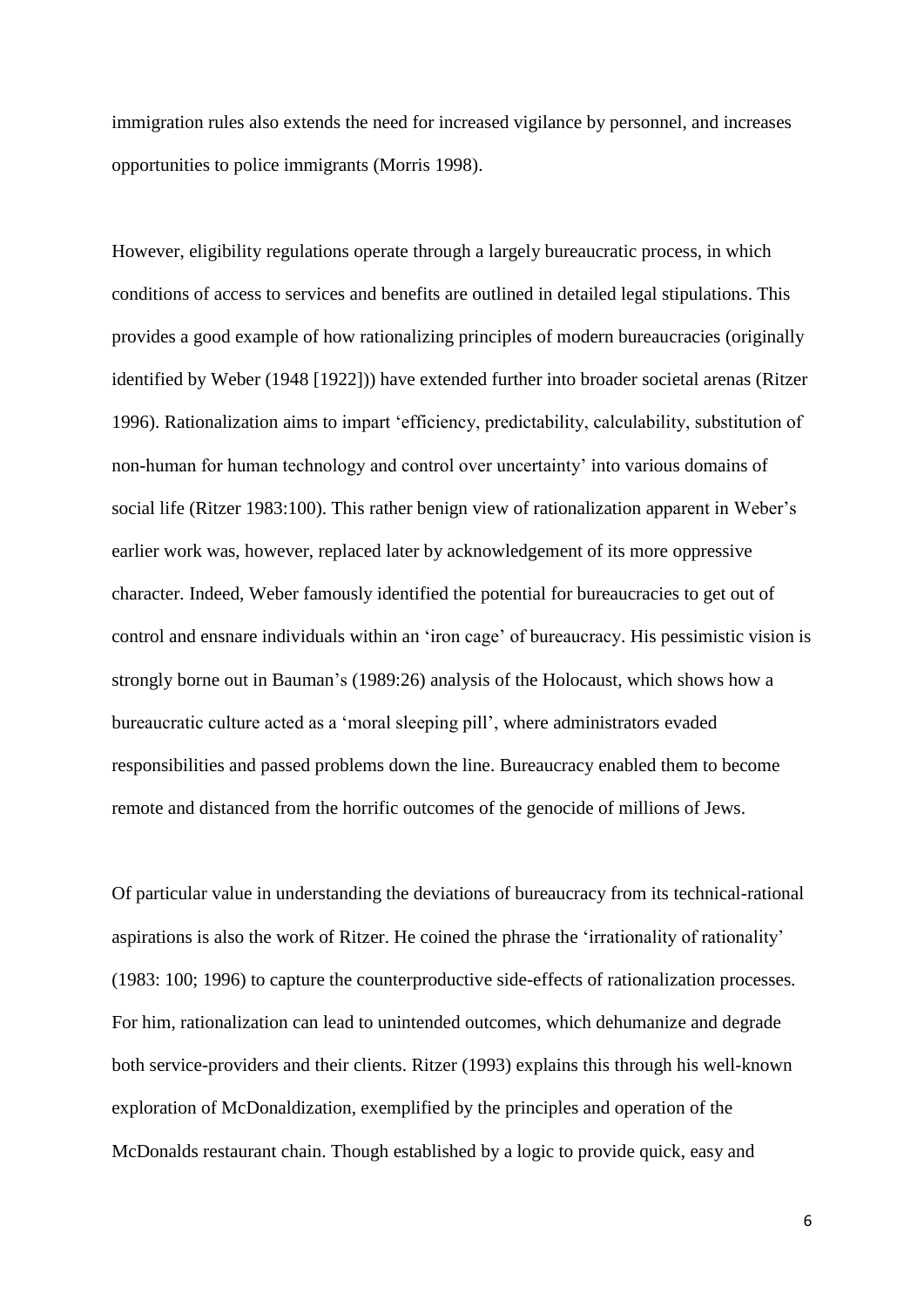consistent service, this rationality becomes irrational, as McDonalds is experienced as a dehumanizing place to work, where relationships between customers and staff are reduced to fleeting, anti-human encounters and the experience of dining becomes fast and unsatisfying.

Ritzer's conception sees irrationality as a logical consequence of rationalization or a sideeffect of bureaucracy. Embedding this notion in an additional concept, that of Foucault's governmentality (1978 [2007) is instructive however to show further how even the most 'irrational' malpractice can be quite 'rational' when viewed in the broader contexts of its operation. Fassin (2011: 218) argues that a full understanding of the governmentality of immigration requires a closer study of immigration bureaucracy, to show the 'discrepancies between the Weberian view of the fair and neutral state and its actual functioning'. Darling (2014) provides a valuable example, showing how governmentality operates in immigration control through the apparently anachronistic mode of letter-writing by the Home Office, which powerfully inscribes the authority of the State. Here, governmentality is practiced, 'through the production of paperwork, the filing of cases, and the posting of mail' (Darling 2014:485).

The perspective of governmentality advances a crucial point: that power does not operate only in a well-planned manner, but can do so through emergent and 'cobbled together' practices (Walters 2015). In this view, bureaucracy can act as a 'veneer', masking the 'everyday compromises, failings, and contingencies' of the State (Darling 2014: 489, see also Gupta 2013). Herzfeld's classic analysis of bureaucracy argues it is exactly its inefficient, messy and unfair character, which proves vital for a collective 'social production of indifference' (Herzfeld 1993). Clients might complain, but so too do bureaucrats, blaming 'the system', 'excessively complicated laws' or senior managers. Yet in doing so, they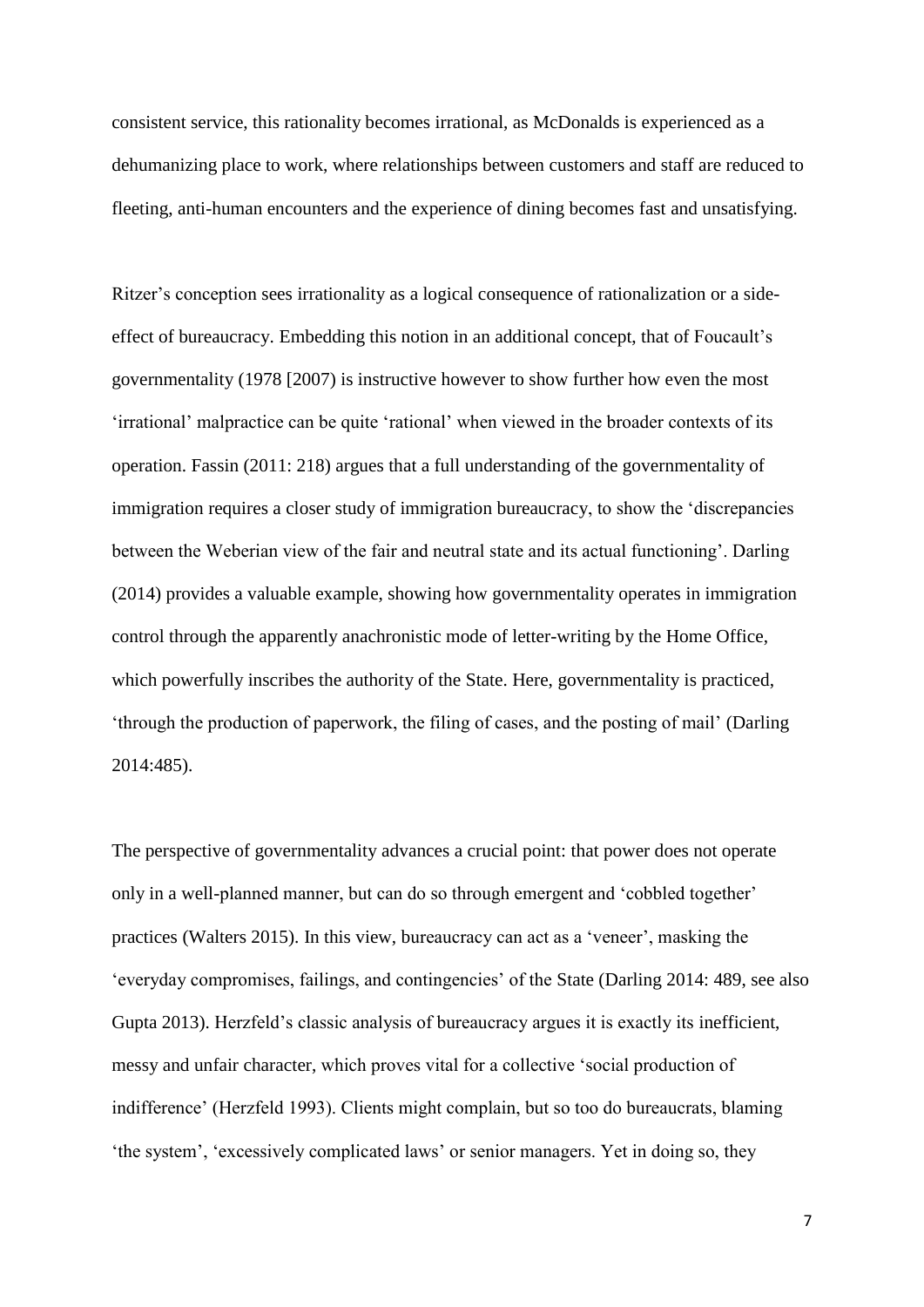confirm their place in the wider vessel of the nation state and reinforce indifference to its effects. Following these perspectives, it is vital then to consider the irrationalities of rationalities not only as accidental by-products, but understood by way of the 'functionality of these apparent dysfunctions' for the nation-state (Fassin 2011: 217).

In considering the pervasive, subtle and complex ways in which processes of domination operate, including through irrational practices, governmentality is also instructive since it calls attention to how these processes are embedded and entwined with practices of selfgovernment - in other words, how people behave. This too is vital for my analysis, because we see how the outcomes emerge because individuals tasked with administering regulations have absorbed certain values and look to behave in acceptable ways (Rose 1999). When I argue in the following analysis that governmentality generates neglect, I argue not that individuals themselves are necessarily inactive. It is rather the opposite as workers are quite cautious in making eligibility judgements. What I found was that exclusions are not (at least, in most cases) driven by maleficence, but rather by functionaries' ignorance and anxiety to apply the regulations correctly in stressful working contexts.

The problem occurs at a system-level however because fear drives accountability to the government, but the government is more concerned with policing incorrect authorisation of access than refusals. There is only limited systematic attempt (apart from through the work of NGOs and limited private consultants) to provide training, which would equip workers with a richer understanding. Generally however, in contexts of limited corrective oversight, there is little impetus for addressing mistakes. The responsibility falls to civil society, where NGOs play a vital role not only in correcting error, but also mobilising and bringing legal cases which challenge aspects of the regulations and their application. And while institutional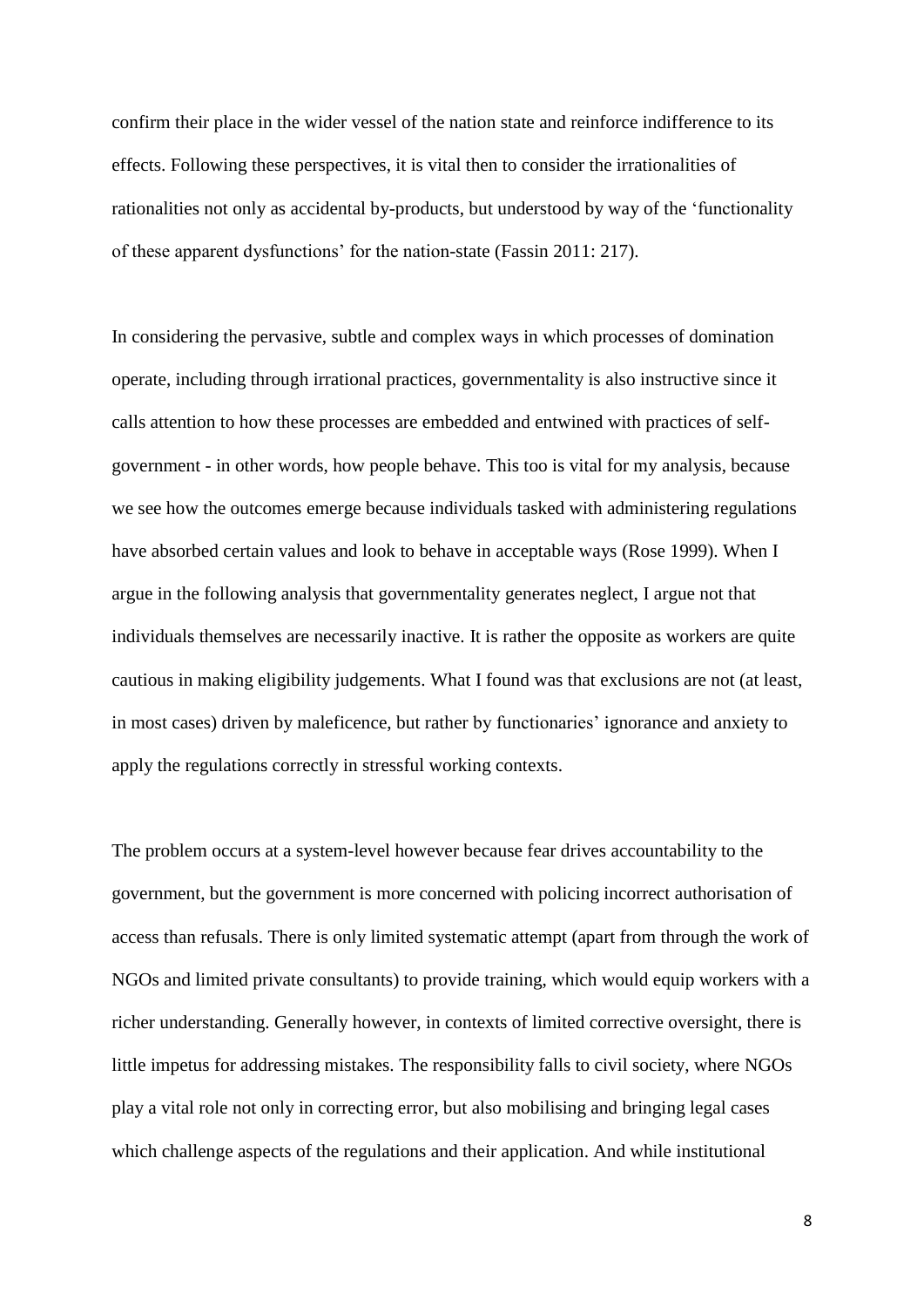accountability exists, malpractice is exposed often much later than the events occur (for example, the Windrush scandal was eventually exposed to scrutiny by the National Audit Office). Meanwhile, the behemoth of unwieldy, ad hoc and additive immigration-related regulation of access to services and benefits grows more irrational, increasing too the likelihood of governmentality-effected neglect of its outcomes.

### **Methods**

The article draws on evidence from a large cross-national research project on entitlements for migrants relating to education, welfare benefits, employment, housing, healthcare and voting rights and their impacts on the economic, social, cultural and political integration of migrants in four EU Member States in 2012-14. The IMPACIM project was funded by the EU Fund for the Integration of Third Country Nationals, and involved mixed methods research with academic partners in the UK, Germany, Spain and the Netherlands (see compas.ox.ac.uk/project/impact-of-admission-criteria-on-the-integration-of-migrantsimpacim/). The countries were selected to consider how such practices varied across difference welfare regimes, since this variation leads to different dynamics of migrant inclusion (Sainsbury 2012). The UK represents a 'liberal' welfare regime, a type of welfare system characterized by defining attributes of modest social insurance benefits, minimal benefits based on means-testing as well as reliance on private welfare benefits and market solutions (ibid.) This regime is different to the conservative and social democratic welfare regimes of Germany and the Netherlands. Finally, Spain represents something of a hybrid between those two ideal types (see Hemerijck, Palm, Entenmann and Van Hooren 2013).

The article draws on data from research in the UK conducted by the author, within a research team comprising Hiranthi Jayaweera, Sarah Spencer and Vanessa Hughes. Some time has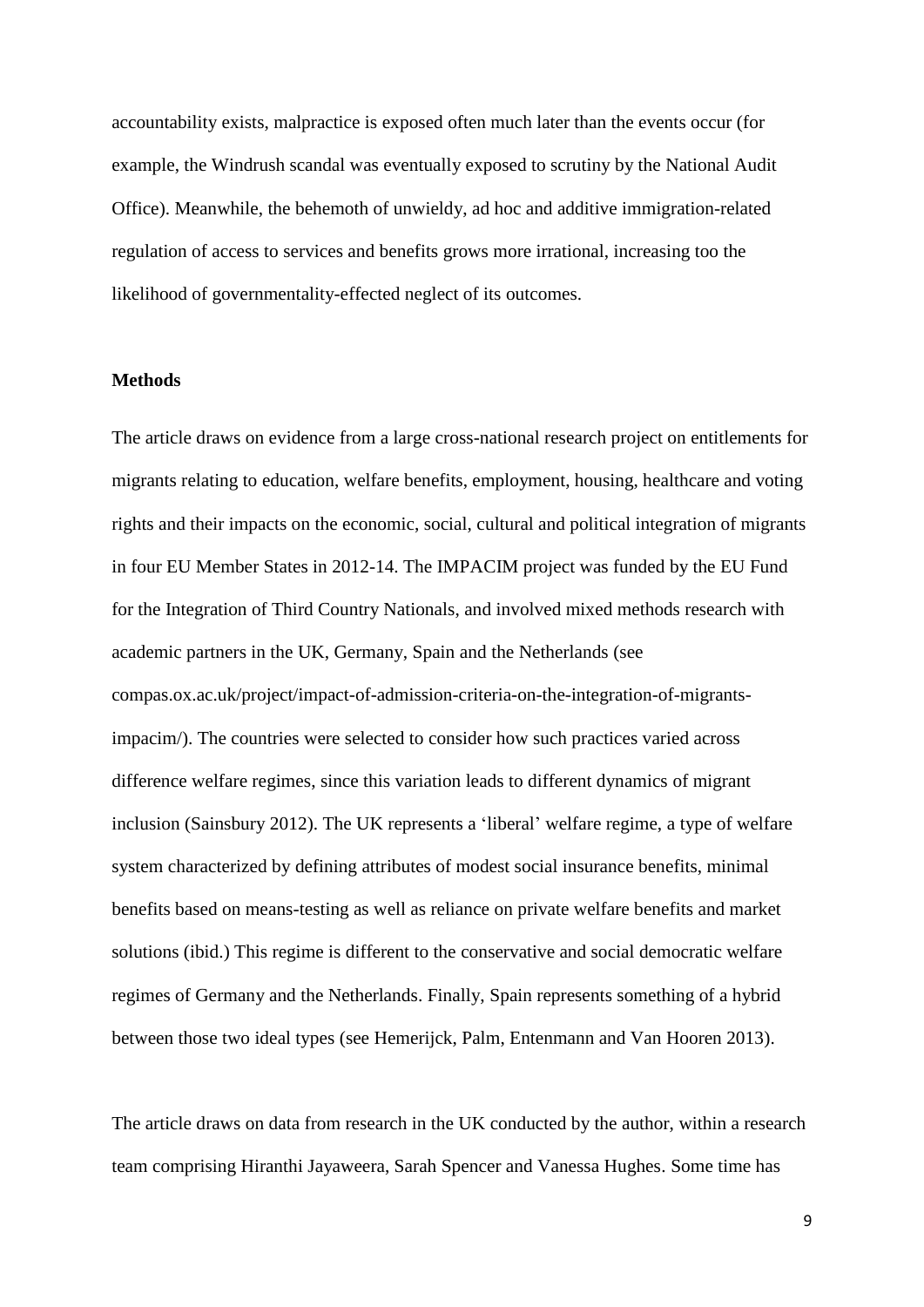passed since data collection but arguably the messages from research have stronger resonance now than at the point of data collection, as the intervening years have seen restrictions escalate further (for example in healthcare<sup>2</sup>). The prospect of Brexit also suggests that conditions will likely become more complicated.

The focus of the project was the issues of migrants' rights, but the team employed a lens on the topic by focusing on people moving to join family members. These included 'third country nationals' (TCNs) who move legally from outside the EU to accompany or join a family member residing in the UK (e.g. spouse, partner, parent) as well as 'dependents' joining others with temporary permission to stay (e.g. those on work or study visas). Family migration here is used as an instance, a good way to explore the topic, since this is far from a 'unitary' category; the rights of migrants joining family members fragment and split according to the status of the sponsor they join or accompany, whether British citizen, refugee, worker, student etc. In practice however, the research found that the issues family migrants faced were common to many other migrants, and therefore the article broadens the reflections offered by practitioners to explain wider experiences by those beyond the specific policy category of family migrants.

The article draws on first, a desk-based mapping exercise of policy documents, investigating entitlements to services and benefits for different migrants joining family members (Jayaweera and Oliver 2013). A subsequent period of qualitative research with 43 individuals enabled both verification of the mapping, and exploration of the impacts of regulations in practice (Oliver 2013). Particularly here, the experiences found to affect family migrants were often closely related to experiences of other migrant categories, and therefore at some points in the discussion of empirical data, I use those broader examples too. The research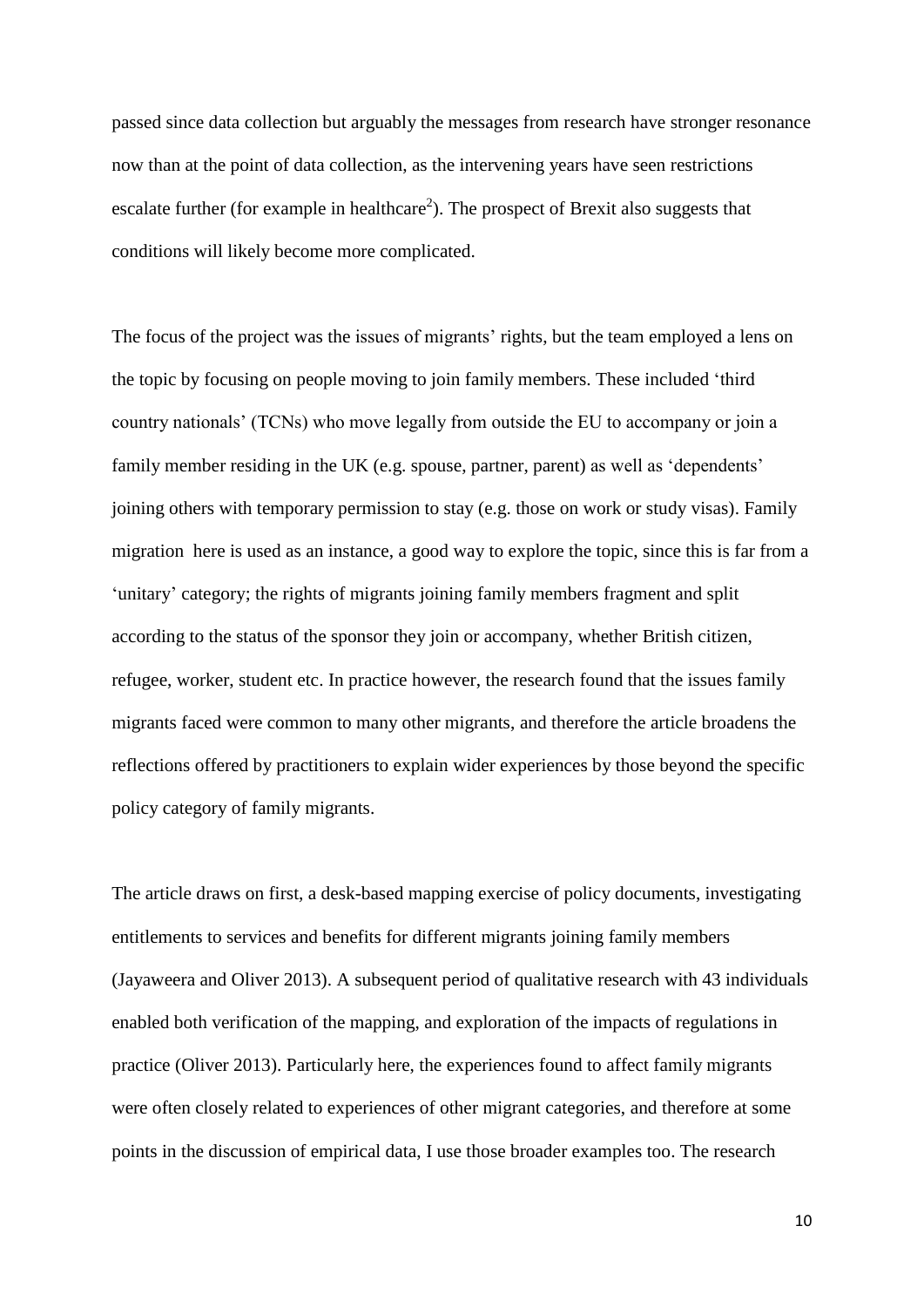involved specialists at the national level, including in the Home Office, non-departmental public bodies (so called 'quangos') and NGOs e.g. the *Red Cross, the Refugee Council* and *Rights of Women*. It also included research in two cities, Birmingham and Reading with civil servants in local authorities, as well as advisors in citizens' advice bureaus and migrantfocused voluntary organizations. Policy workshops were held in both cities with (overall) thirty-five participants, facilitating respondent validation, probing of emerging findings and the development of further insight.

The selection of cities was inspired by the motivation to research a large and smaller urban area with relatively significant migrant populations. Selection was informed by considering administrative evidence on family migrants at a national level, using Home Office data from 2010 on the top five nationalities obtaining 'family route' visas: those from Pakistan, Nepal, India, the United States, the Philippines. Annual Population Survey microdata was used subsequently to select local areas according to population and nationality criteria, selecting areas where the nationalities of the two local areas matched well the nationalities of family migrants overall in the UK enabling at least a focus on the top three nationalities (Pakistanis, Indians and Nepalis). Individuals within cities were recruited by targeting local government officers in relevant departments and contacting local NGOs to explore their perspectives; the research team also used snowball sampling to reach more individuals through recommendations.

Interviews followed a semi-structured interview schedule, with variance in follow-up questions based on answers and the expertise of each participant. Discussions were recorded and fully transcribed. Fieldwork was approved by Oxford University's departmental Ethics Committee, guaranteeing participants' informed consent, rights to withdraw and anonymised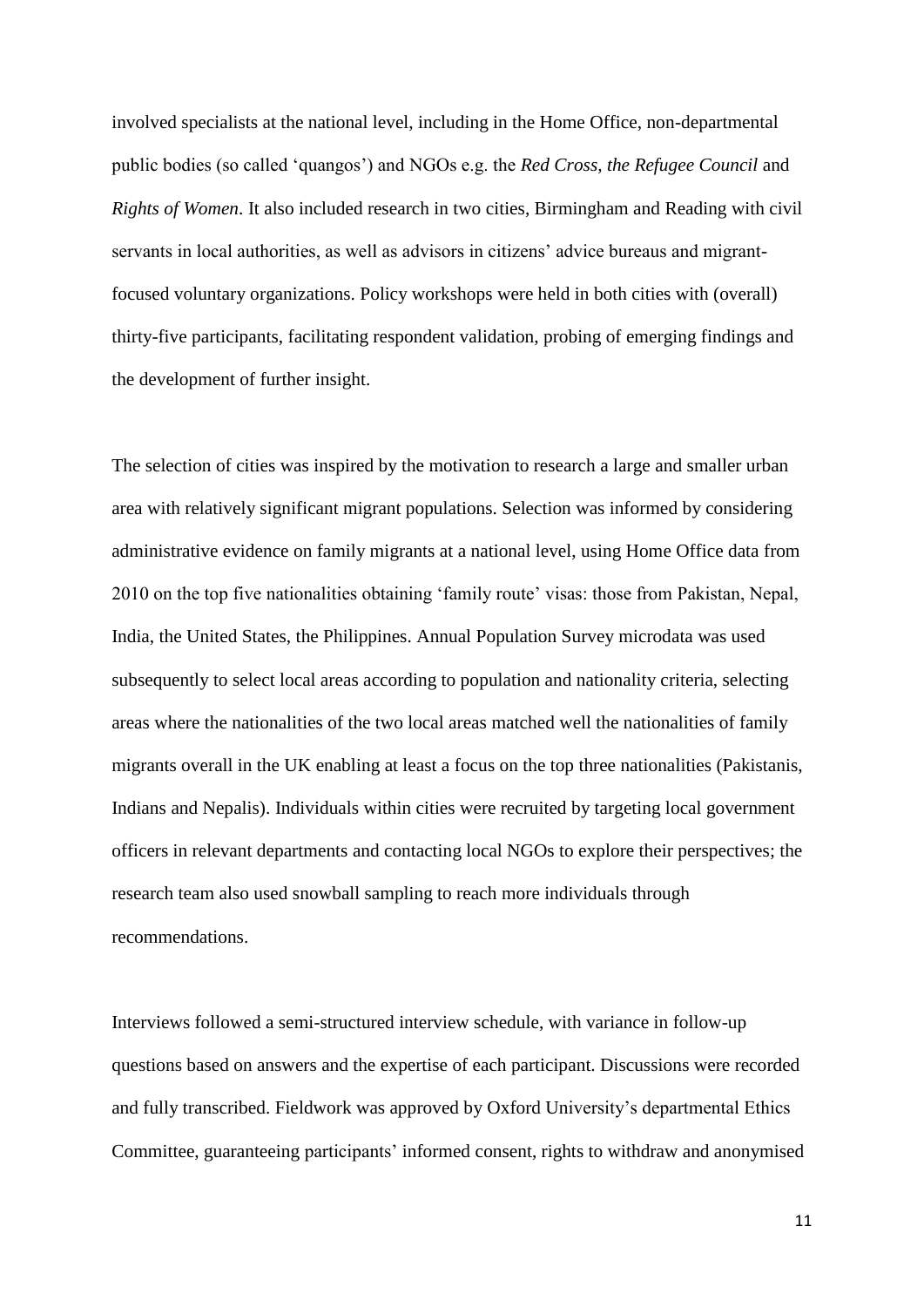presentation of results. I conducted thematic data analysis using NVivo 10, applying a coding guide initially to assist comparison across the national studies, followed by inductive analysis. Emerging themes were connected to broader theoretical debates in the literature through a process of mid-range coding (Dey 1993), peer review and discussions with critical friends, including policy experts and academics. Drawing on this research, in the following two sections, I present a brief summary of the regulations and official justifications, showing how civic stratification is expected to work, before interpreting local implementation.

# **Legal and Policy Context**

In this section, I summarise regulations dictating eligibility to services and benefits for migrants. This is, in many ways a vain exercise, since 'this is an extremely complex and changing area of law and policy, which makes any written account likely to be out of date as soon as it is published' (Integration UpNorth 2015). However, the following table indicates and summarises in a very crude manner some of the key domains of services, locations of operation and conditions affecting access at the time of the research, with explanations of key terms beneath. Information should not be read line by line across the table into the final column, since the domains and access are not directly linked. Moreover, all the areas of policy have conditionality attached, and vary across the regions depending on whether the area of policy and law is devolved. Explaining fully how this applies to each area and category however would run into hundreds of pages (see Jayaweera and Oliver 2013 for more detail).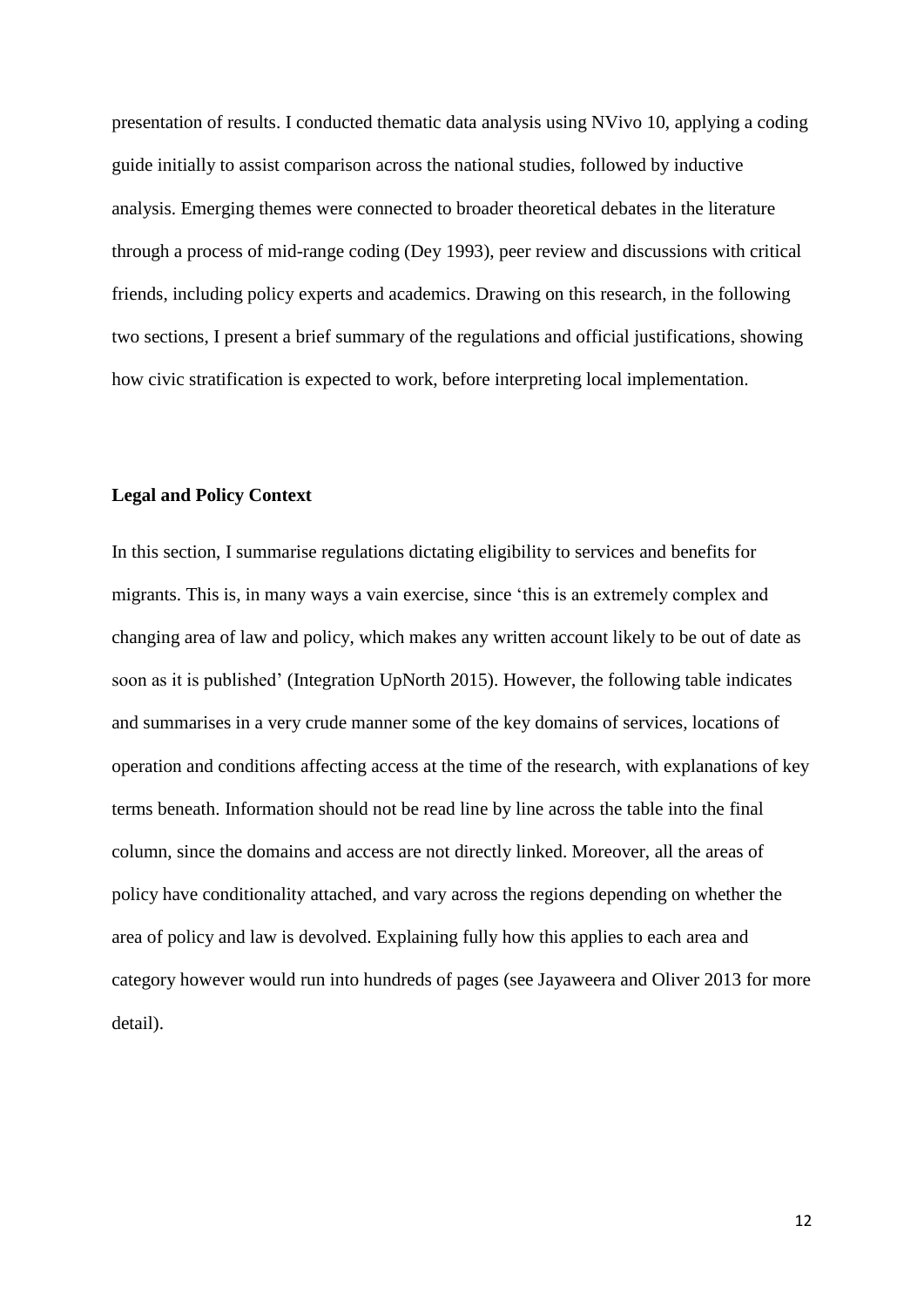# **Fig. 1 Indicative table of conditions affecting access to services and benefits for immigrants in the UK**

| <b>Domain</b>                                                                                                                    | <b>Responsible</b><br>department and                                 | <b>Location of</b><br>service or                                        | <b>Access</b>                                                                                                                                                                                                                                                                                                                                       |
|----------------------------------------------------------------------------------------------------------------------------------|----------------------------------------------------------------------|-------------------------------------------------------------------------|-----------------------------------------------------------------------------------------------------------------------------------------------------------------------------------------------------------------------------------------------------------------------------------------------------------------------------------------------------|
|                                                                                                                                  | agency                                                               | benefit                                                                 |                                                                                                                                                                                                                                                                                                                                                     |
| <b>Compulsory</b><br><b>Education</b> (age 5-16)<br>Healthcare:<br>Emergency<br>$\overline{\phantom{a}}$<br>Primary              | Department for<br>Education<br>Department of<br>Health               | Schools<br>Accident<br>and<br>Emergency<br>departments;<br>GP practices | Granted to all                                                                                                                                                                                                                                                                                                                                      |
| Labour market                                                                                                                    | Department of<br>Work and<br>Pensions. HM<br>Revenues and<br>Customs | Job-centres;<br>Local<br>authority<br>departments                       | Conditional on:<br>Nationality and origin e.g.<br>-Third Country National<br>-EEA National<br>-Commonwealth citizen<br>Reason for migration, e.g.<br>$\bullet$<br>Asylum and refugee (seeking,<br>÷.                                                                                                                                                |
| <b>Welfare benefits</b><br>(income and<br>contribution based),<br>housing and social<br>assistance                               | Department for<br><b>Business</b><br>Innovation and<br>Skills        |                                                                         | granted, on temporary leave to<br>remain, refused, or refused and<br>supported)<br>Family reasons – depends on the<br>status of the sponsor the migrant is<br>joining (EEA mobile citizen; or<br>British citizen, Refugee, Worker<br>$\blacksquare$<br>etc.)<br>Work (EEA or points-based system)<br>$\overline{\phantom{a}}$<br>Study (EEA or TCN) |
| Post-compulsory<br>education<br>Eligibility for home<br>student fee rate for<br>Further Education and<br><b>Higher Education</b> | the (Education)<br><b>Skills Funding</b><br>Agency                   | Further and<br>Higher<br>Education<br>Providers                         | Residence length and status e.g.<br>$\bullet$<br>Settled<br>$\blacksquare$<br>Residence length and type, as<br>$\blacksquare$<br>ordinary or habitual residence for a<br>specified period prior to applying<br>for benefit or service                                                                                                               |
| <b>Healthcare:</b><br>Secondary                                                                                                  | Department of<br>Health                                              | Hospitals,<br>clinics                                                   | Changes in national, European and<br>international law governing the above,<br>or ad hoc amendments<br><b>Exceptions applying</b> which may override<br>the conditions above such as the<br><b>Destitution and Domestic Violence</b><br>Concession, or domain-specific<br>discretionary exemption (e.g. for student<br>funding).                    |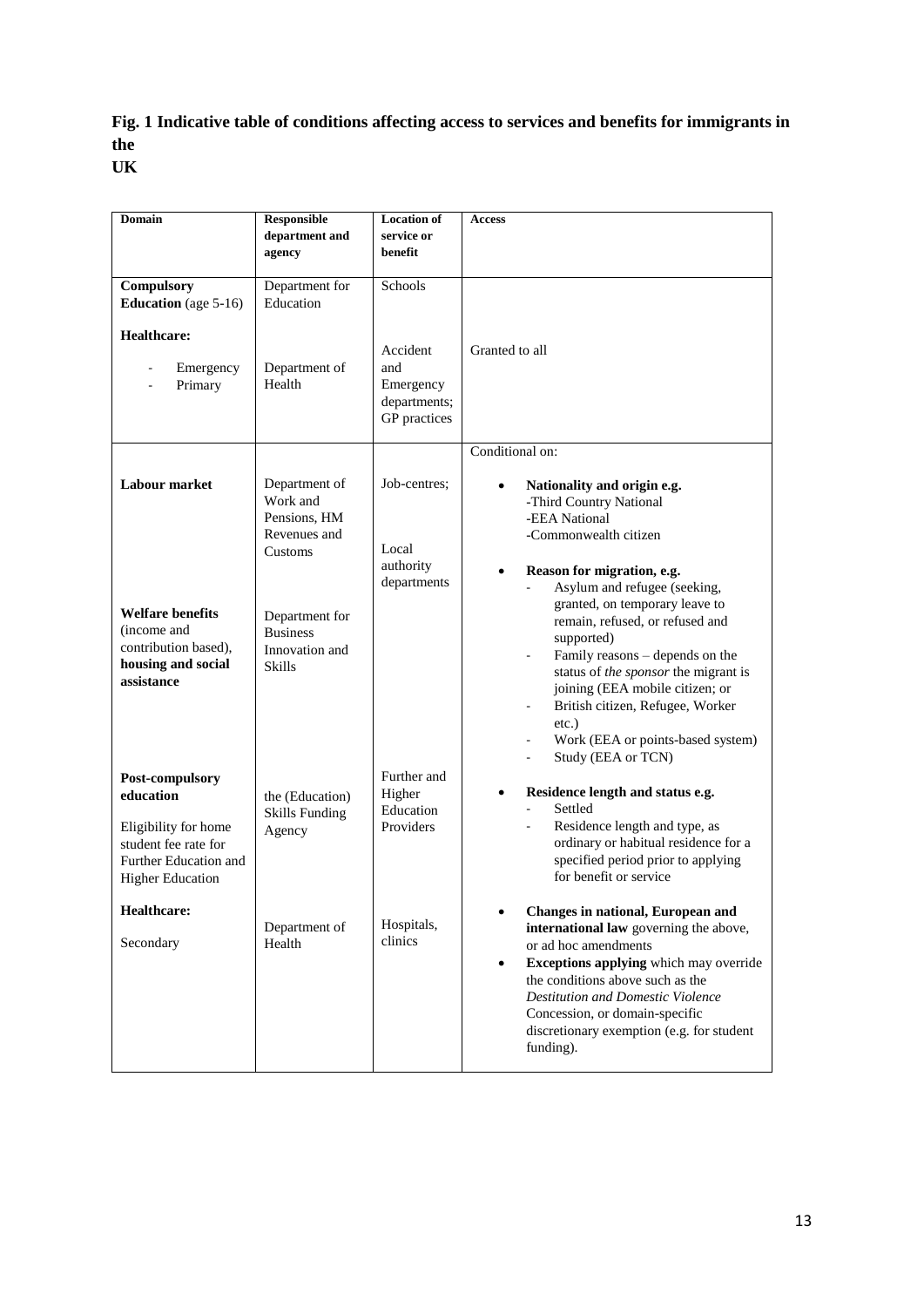#### **Key terms used in analysis:**

DDV: Destitution and Domestic Violence Concession;

EEA: European Economic Area;

Home Office: the lead government department for immigration and national security.

NASS 35: Document used historically by asylum seekers once they moved out of asylum support to prove entitlement to welfare benefits;

NINO: National Insurance Number, a number required to join an employer's payroll;

NRPF: No Recourse to Public Funds, a condition, which subject to their immigration status, prohibits many migrants' access to non-contributory benefits, tax credits or housing assistance.

TCN: Third Country National: people migrating from outside the European Economic Area.

As is characteristic of governmentality, the rules are dispersed and are linked to other functions beyond immigration. They operate through the Department of Health, the Department of Work and Pensions, non-ministerial departments like HM Revenues and Customs, and other arms-length bodies, such as the Skills Funding Agency. Practical implementation occurs in hospitals, GP surgeries, further and higher education institutions, job-centres, or in local authorities**.**

In summary, the table shows that most migrants had access to compulsory education in schools, NHS accident and emergency services in hospitals and primary care in GP services. However, depending on their immigration status, migrants could face qualified or no access to the labour market, state welfare benefits and social assistance, post-compulsory education and non-emergency healthcare. In these domains, access to services and benefits depended on immigrant origin and entry categories: whether a migrant is a TCN, from the European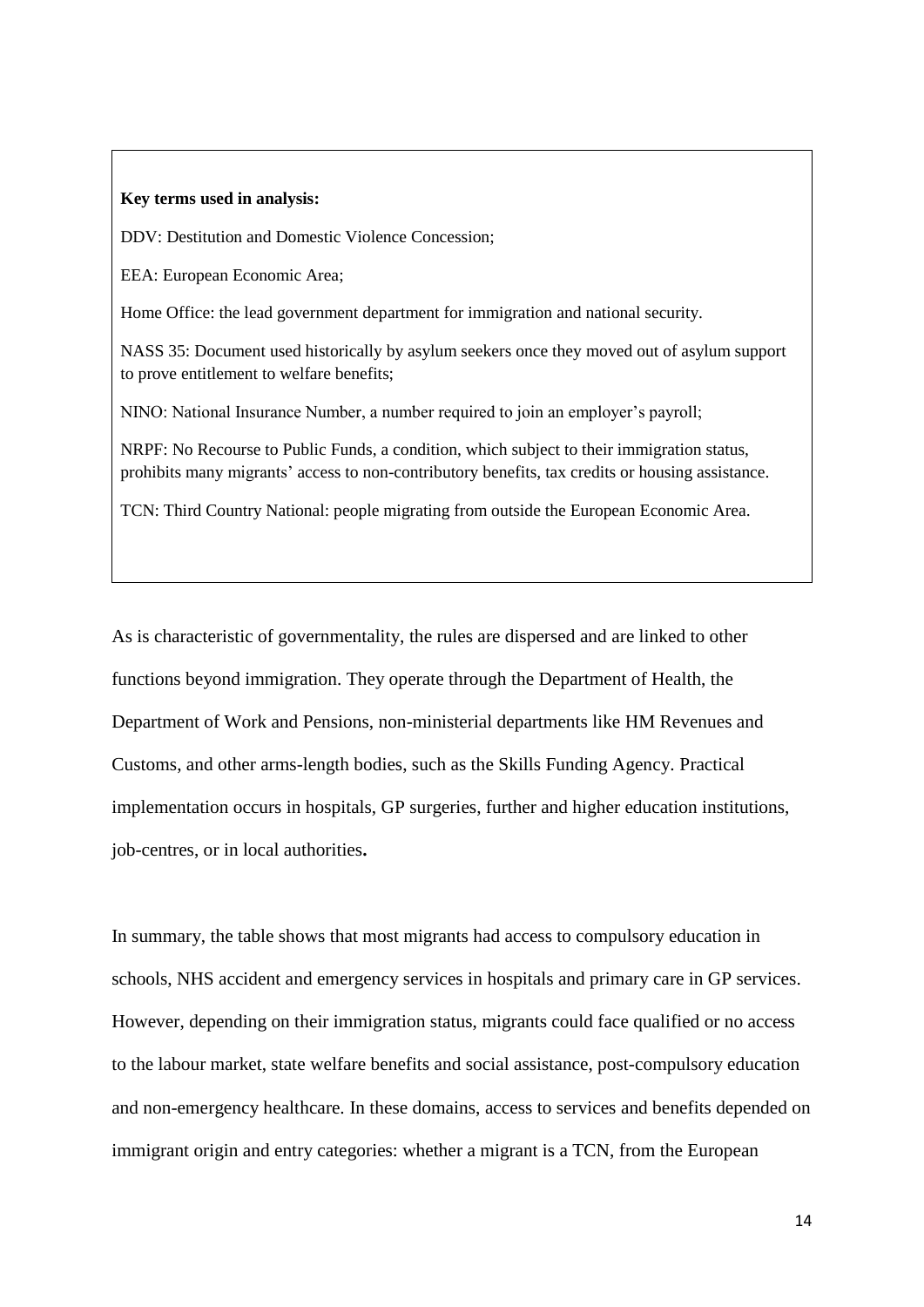Economic Area, a Commonwealth citizen, and what their status is: as a refugee, a worker, family member, student or asylum seeker etc. (Morris 2003). If a person moves for family reasons (e.g. to join a spouse or partner) eligibility depends on their sponsor's status. Many, but not all, family migrants' experience a probationary period of five years before they can apply for independent settlement. They have 'No Recourse to Public Funds' (NRPF) during this time, a condition documented in their passport or biometric residence permit, which restricts their access to certain welfare benefits<sup>5.</sup> It also enshrines a legal dependence on their sponsor, since they would lose rights if they separated.<sup>6</sup>

Access in some domains is governed not explicitly by immigration legislation, but by residence conditions about 'settlement' and place of 'ordinary' or 'habitual residence'. This continues to affect access to the National Health Service<sup>3</sup> and post-compulsory education for example (author citation). A further factor is that the regulations also change frequently. Since the time of the research, there have been stricter rules implemented on access to healthcare for non-EEA nationals subject to immigration control, through the immigration health surcharge (IHS) and an increasing use of biometric residence permits (BRPs).

Finally, rules change too because previous incarnations of regulations need swift action to overcome unforeseen consequences, demonstrating the rather ad hoc nature of policy making in this area. For example, the *[destitute domestic violence \(DDV\) concession](http://www.ukba.homeoffice.gov.uk/visas-immigration/while-in-uk/domesticviolence/#header2)* was established to circumvent restricted access, in cases where migrants were being forced to remain in relationships where they experienced domestic violence. Under the concession, spousal migrants could lodge a fast track application to the Home Office and gain access to welfare and housing support.<sup>7</sup> However, eligibility is restricted and does not apply to all migrants experiencing domestic violence. Finally, ad hoc changes are also significant. For example the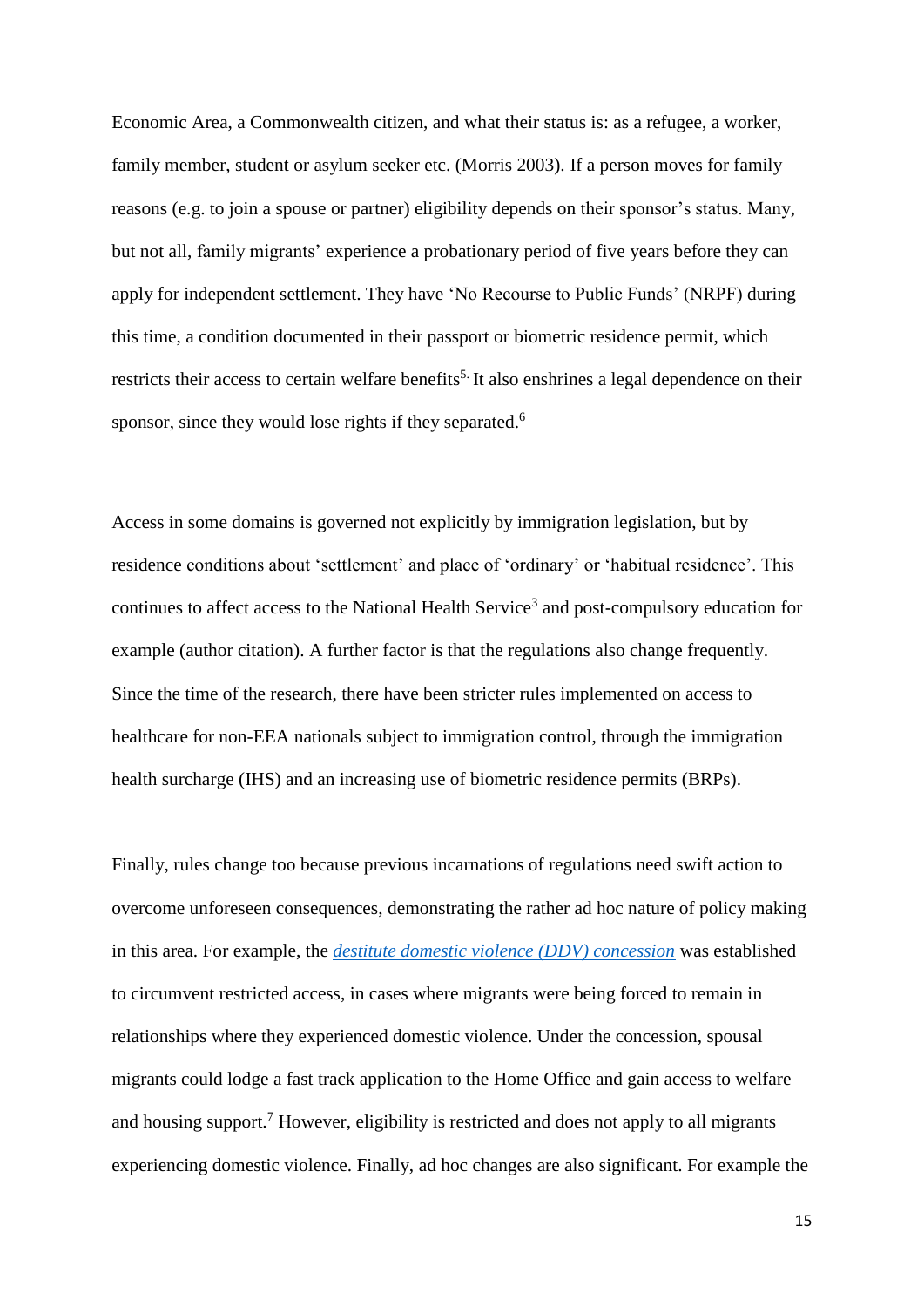*Case Resolution Directive<sup>8</sup>* from 2006 was a one off process to grant asylum seekers Indefinite Leave to Remain (ILR) but stopped short of giving them full refugee status. However it was only when subsequent changes to the Family Migration Rules in 2012 were introduced that this lesser status became significant, reducing possibilities of family reunion and limiting entitlements of joining family members<sup>9</sup>.

The operation of civic stratification is clearly a complex process. In the following section, I turn to the empirical data, first considering how those aims were articulated at the Home Office, before exploring the implementation of regulations locally.

#### **The national vision: Fair and clear rules**

I begin by presenting an interview held with an official in the department from which the regulations originate, the UK Home Office. As the above explanation shows, national regulations are by no means simple. However, in a Home Office interview room, the explanation given by a senior civil servant (surrounded by four silent observing employees) was that they were clear and straightforward. He explained that administering the regulations was the task of public service workers. They were employed as 'the custodians of publicly funded services', who had 'responsibilities and must do their best to make sure they make the right decision'. Appealing to the Weberian view of the legal-rational administration, he continued, 'these are fair rules which command policing, to avoid fraud and error'.

The web of regulations governing access to services and benefits had arisen 'over a number of years' he said, some reflecting decades-old conditions, for example healthcare access had been defined by residence since the birth of the NHS. From the 1996 Housing Act, immigration rules started more pointedly to define access; during this period, the senior civil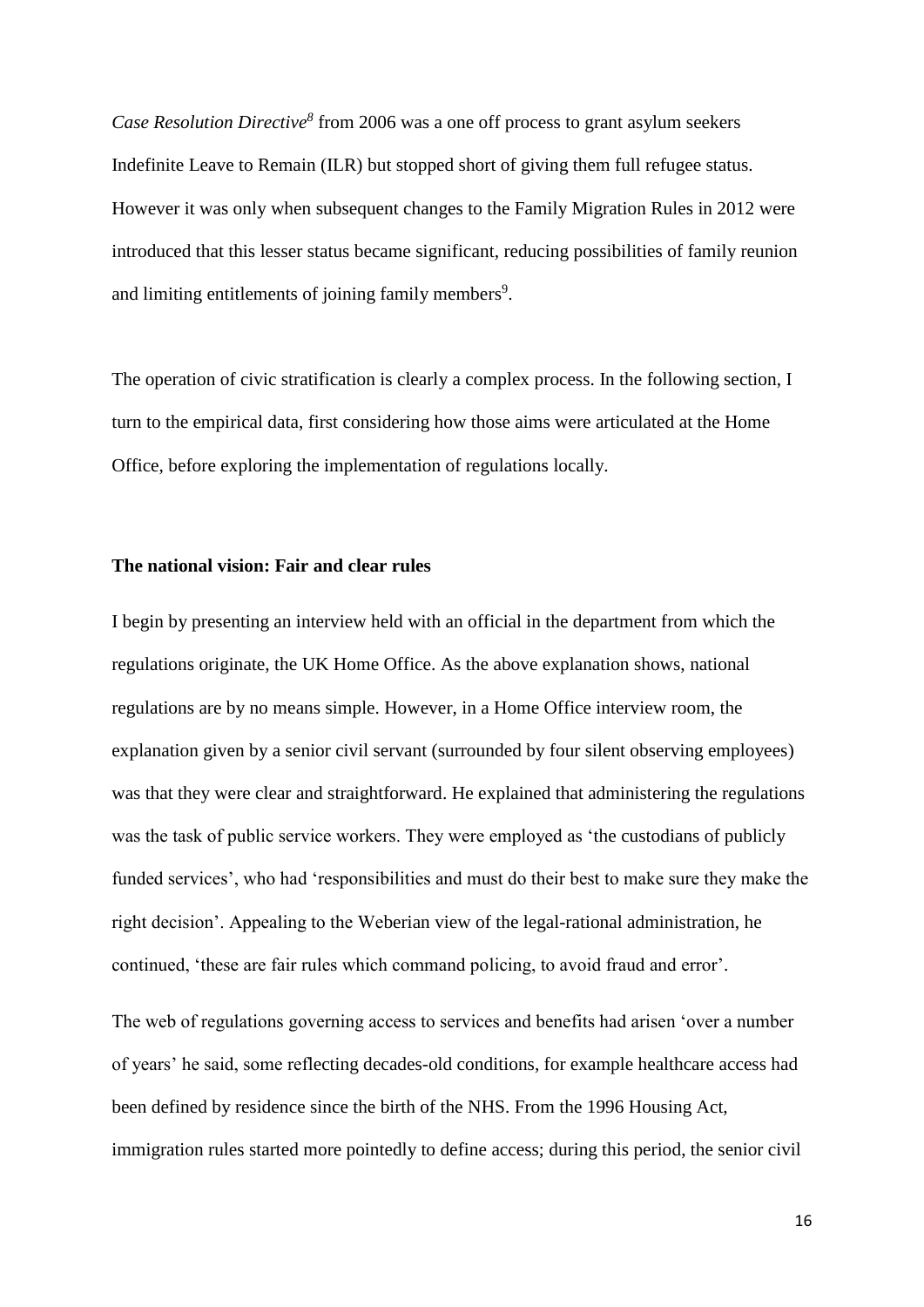servant explained, the regulations reflected the political zeitgeist promoting immigrants' 'self-reliance'. In 2009, the Borders, Citizenship and Immigration Access was particularly important in establishing new rules affecting TCNs access to welfare, local authority housing and homelessness assistance (Dwyer and Scullion 2014).

The civil servant explained that the logic for regulations increasing was ostensibly financial. For example, he explained that an extension of 'the probationary period' of NRPF from two to five years before a migrant could apply for settlement (and restricting access to welfare) was founded on the belief that the government should not be expected to 'subsidise family life brought in from elsewhere'. Austerity was a driver too, with cuts affecting citizens and new migrants alike, in a context where 'sacrifices were being made across the board'. Policy changes reflected growing expectations from the government that migrants should not expect rights, but be prepared to meet responsibilities: 'to stand on their own two feet and make a contribution to society'. By restricting entitlements upon entry, he justified, 'prevention is better than cure. Here the aim is for a properly controlled migration system, which is clear from the outset' (see Home Office 2011).

### **Local implementation and the development of irrational rationality**

# *Complexity and arbitrary outcomes*

Local implementation of regulation revealed a picture at odds with the Weberian view of the fair and neutral state offered by the Home Office official. Rather than providing clarity (Eggebø 2013) I consider now how the bureaucracy of these regulations fuelled irrational rationality, where the complexity of rules was experienced as baffling and led to arbitrary outcomes and hypercorrection.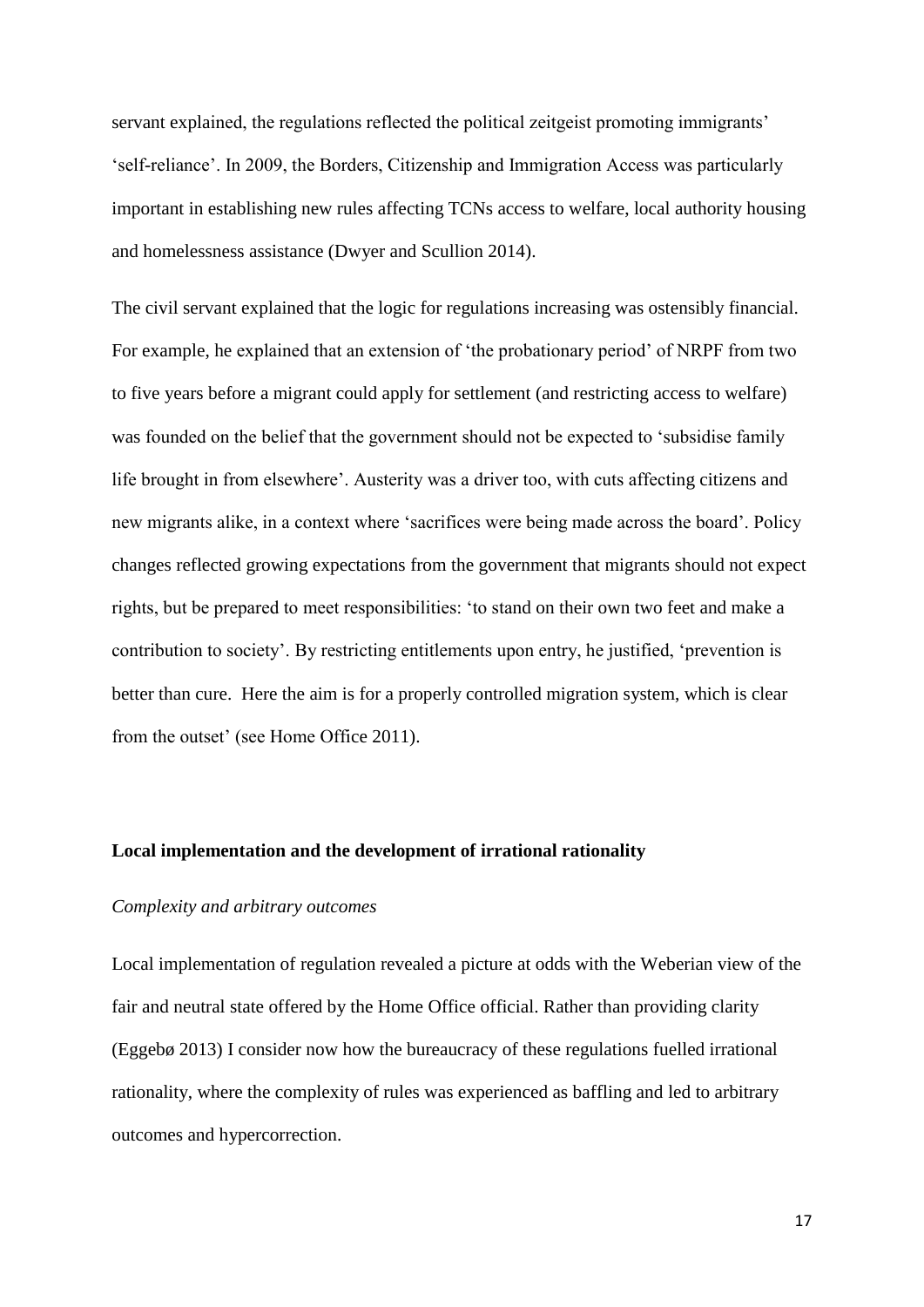It was clear that only in limited domains (e.g. social housing) did practitioners consider the law to be straightforward. A housing operation manager in Reading for example explained about housing, 'if you don't have the right immigration status, you can't access the service'. In most sectors, it was less clear-cut. Interviewees reported that service-providers working in GP surgeries, job-centres and further and higher education institutions struggled to interpret the complex rules around immigrants' access to services. The majority of interviewees described instead a regulatory quagmire, complaining of deeply complicated rules, dense explanations and regular changes. The rules appeared to demand specialist knowledge of practitioners, for them to be able to understand and apply regulations correctly.

This point is exemplified through reference to access to funding for post-compulsory education. An expert from a national education think-tank explained for example that 'the rules change every year and are incredibly complex'. Admissions tutors had to interpret intersecting eligibility rules coming from multiple sources including immigration, educational arm's length bodies and job centres. The interviewee explained:

I have yet to find a[n education] provider that fully understands them. The example I wanted to give you was that of the Skills Funding Agency rules. [These] are overlaid of course by the UKBA<sup>10</sup> rules so that  $ESOL<sup>11</sup>$  providers have to interpret the immigration status of their prospective learners, and *then* they have to interpret the eligibility for funding regulations for a prospective learner. And it's entirely possible as well that they may –if that learner was referred through the job centre, or the provider thinks that learner could be referred through a job centre– they *then* overlay that with a *third* set of rules - which are the *JobCentre plus* eligibility rules. So there are three possible sets of guidance.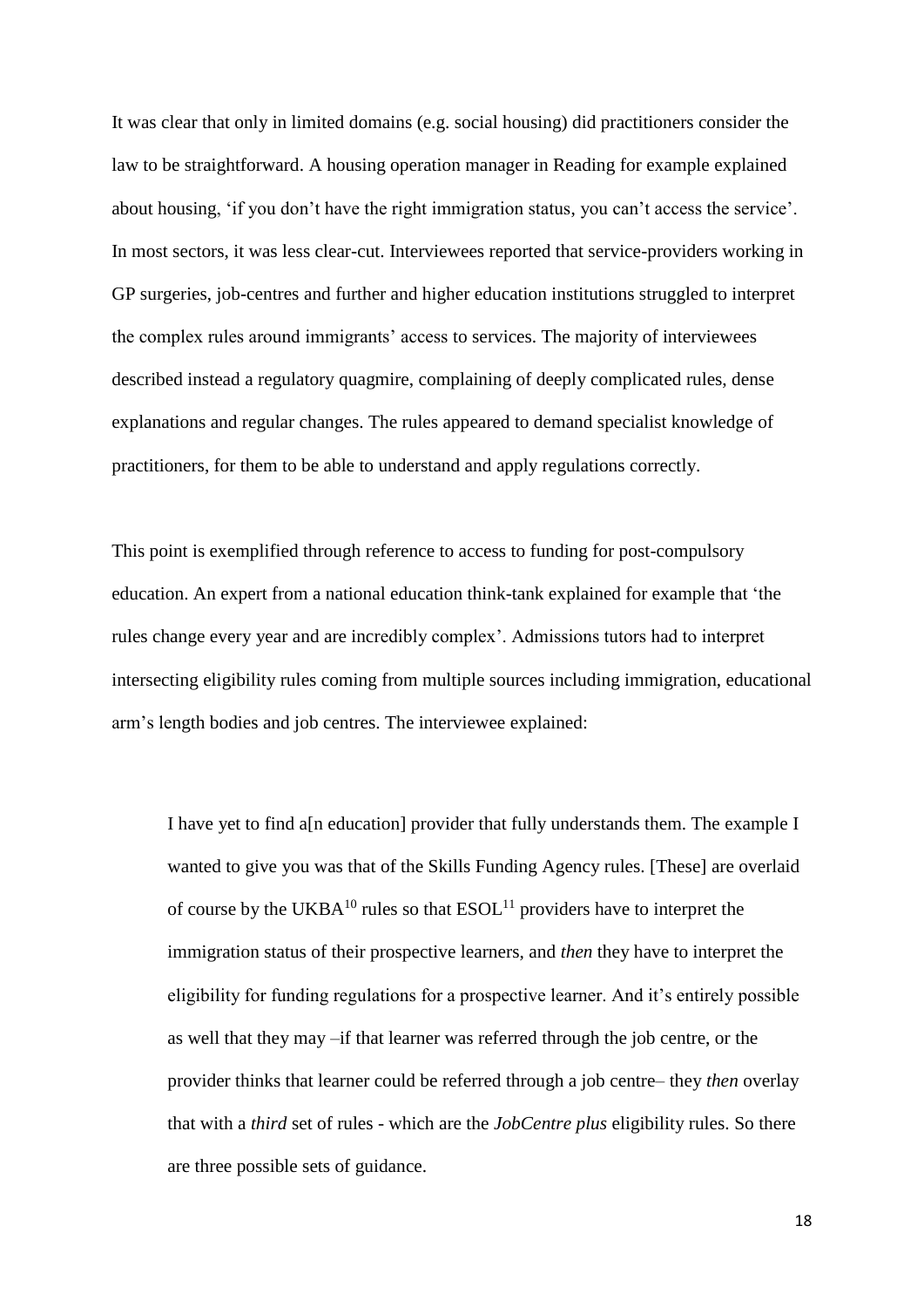Frontline staff had little guidance in traversing this intricate maze of regulations when making eligibility decisions. Unsurprisingly, this led to arbitrary outcomes for migrants rather than results based on efficient, predictable calculations (see also Gupta 2012). The education spokesperson explained that migrant learners with the same status across the country would likely receive different decisions on their eligibility for educational course funding, with some people unfairly refused access. She described one regional meeting of three education providers, where she had witnessed every provider arriving at a different interpretation of one migrant's eligibility.

Four interviewees at women's charities reported similar experiences in relation to access to welfare, describing how some migrant women experiencing domestic violence were incorrectly refused welfare benefits in job-centres, despite their eligibility for the DDV concession. All agreed the concession itself was 'fantastic' and could be 'pretty efficient', but a study from the Department of Work and Pensions (Lloyd and Mulraney 2013: 16) confirms the advisors' observations that practice in Job-Centres was patchy. It states, 'awareness and understanding of the DDV concession was limited…a large number [of interviewees] had either not read or did not recall reading this part of the guidance, and few demonstrated a detailed knowledge of it'. A legal advisor in a migrant women's charity described this ad hoc awareness, stating, 'We've heard pot luck really, as some *Jobcentre plus* people know about it, some don't. Some are great, some will just turn the women away'. She continued, 'in [one London borough] there was a *Jobcentre plus* that was excellent, but in other areas of London women would be told, "well we've never heard of this, you're *no recourse to public funds*. Go away"'. In another example, an advisor in a women's rights' charity explained the case of a woman separated from an EEA National who had received a letter from the Inland Revenue saying that she had no recourse to public funds and was liable for deportation. The advisor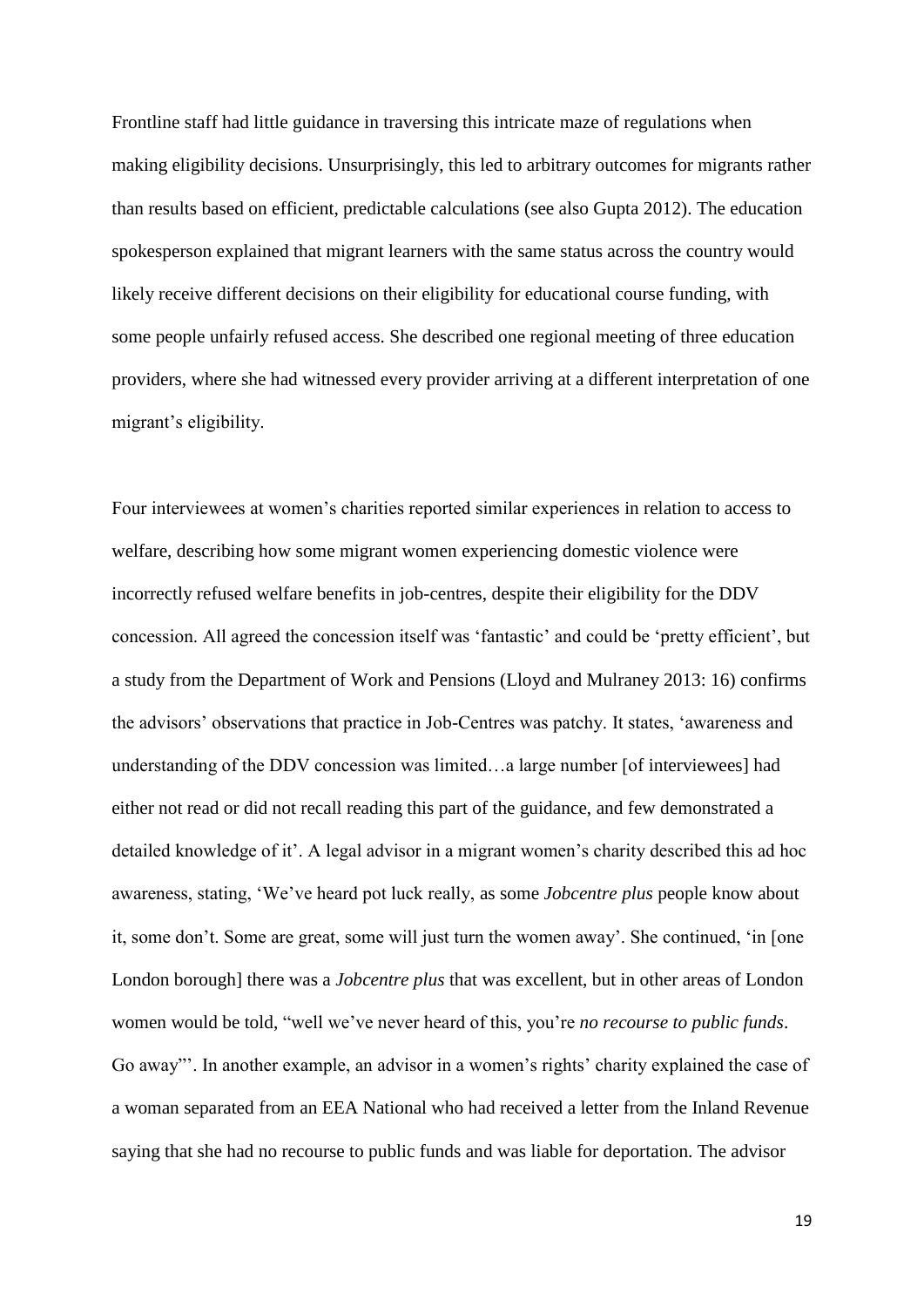explained, 'in fact that information was wrong - and that was coming from the central government agency'*.* Those wrongly refused face a difficult choice between enduring further violence or leaving their sponsor and losing their legal status and rights.

Such examples were not isolated cases, and similar instances of limited knowledge and misunderstandings of regulations were found across multiple sectors of education, healthcare and welfare provision. Echoing Gupta's (2012) observation that 'bureaucratic action repeatedly and systematically produces arbitrary outcomes in its provision of care,' here too it is the case that rational systems produced perverse outcomes.

#### *Attrition, hypercorrection and unintended consequences*

The interpretation of irrationality of rationality is further supported in observations of other practices arising in workers' administration of regulations. Observers from NGOs described how they were aware of gatekeepers applying attritional tactics, where additional, unnecessary conditions for migrants to access services were imposed, and where practitioners thought they were doing their job well when they did so. I found cases where even when regulation was simple, frontline staff made it more complicated by hypercorrecting decisions. For example, I was told that migrants were asked to provide further information to prove their eligibility for services, particularly healthcare, generating unnecessary bureaucratic impediments or hoops for them to jump through. A voluntary service worker working with healthcare professionals in Birmingham explained:

we found a lot of confusion, particularly amongst frontline health professionals not understanding what people's health entitlements are, particularly around primary care. And actually the situation around primary care is very straightforward, but people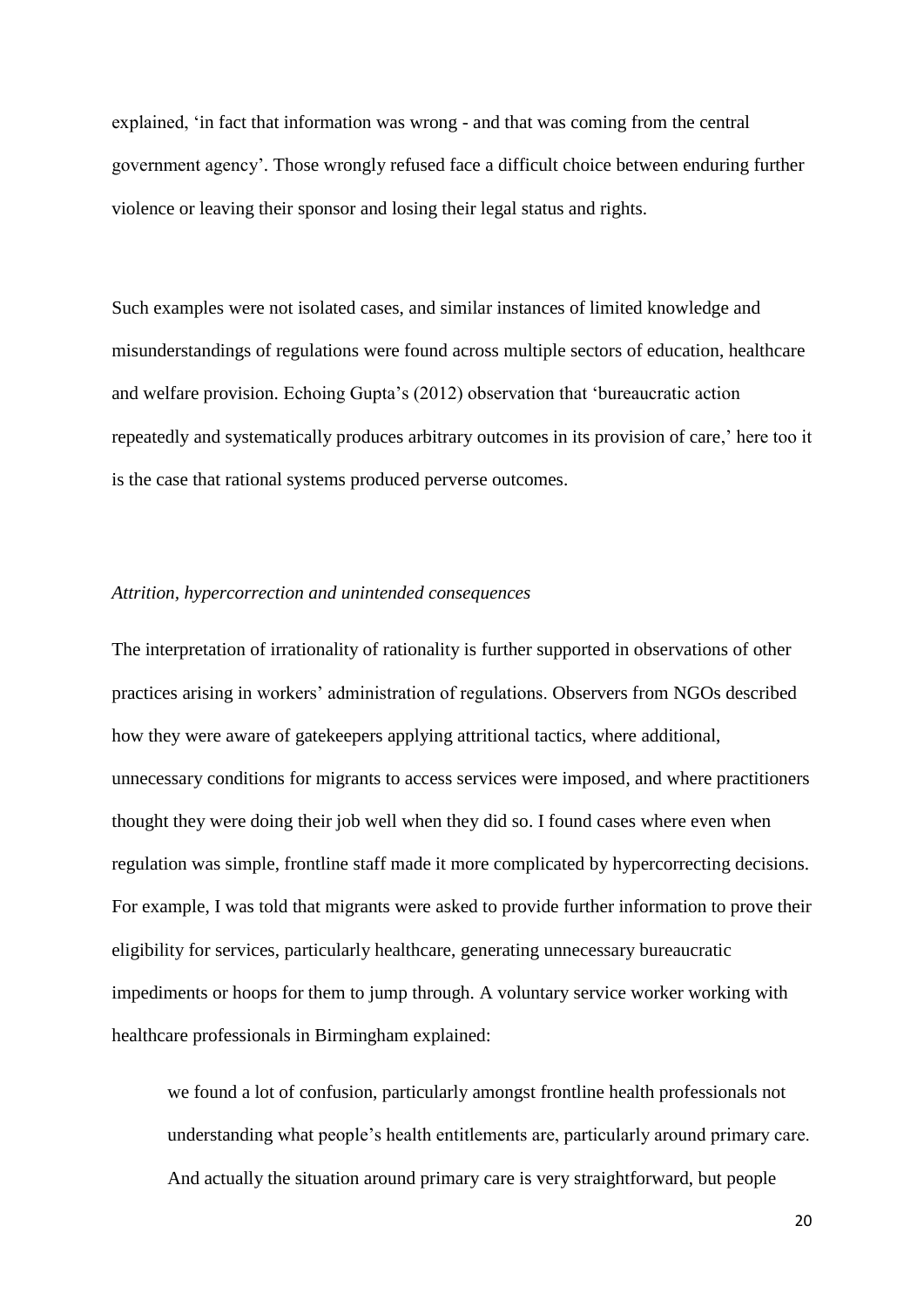believe it to be very complicated. And there's been a tendency to refuse everybody, to demand people present passports they don't necessarily need, they actually *don't* need to provide.

Other examples of additional impositions were of GP receptionists asking migrants to get their partners to amend utility bills to include the joining spouse's name. Sending migrants away repeatedly to meet these added demands worked as a form of attrition, and was frustrating since on many occasions, there was not a genuine reason to do so. An advisor in Birmingham commented, 'no surgery in [local area] is full and they're all supposed to take patients. But sometimes they refuse if they [migrants] haven't got paperwork. But they're not supposed to ask'.

Requests for unnecessary evidence placed a burden on new migrants if they did not understand the request and in other cases, were unable to meet the conditions. An advisor in Reading explained, 'How can a person who is staying in a room in a [shared] house produce a utility bill for a GP? It's very difficult'. Satisfying requests could be technically impossible, especially when front-line workers requested outdated documents that were no longer in circulation. An NGO advisor in Birmingham gave the example of how staff in job-centres would ask refugees for a document known as the NASS35, a form documenting residence and when asylum support ends provided by the Home Office (UK Visas and Immigration). Advisors mistakenly insisted on seeing the document, despite it not always being issued. This created frustration, as the advisor explained, at:

the DWPs insistence on people presenting the NASS35 document and routinely not processing people's claims for welfare benefit until they provide a NASS35 document. They [Home Office] no longer do that [provide a NASS35]. That payment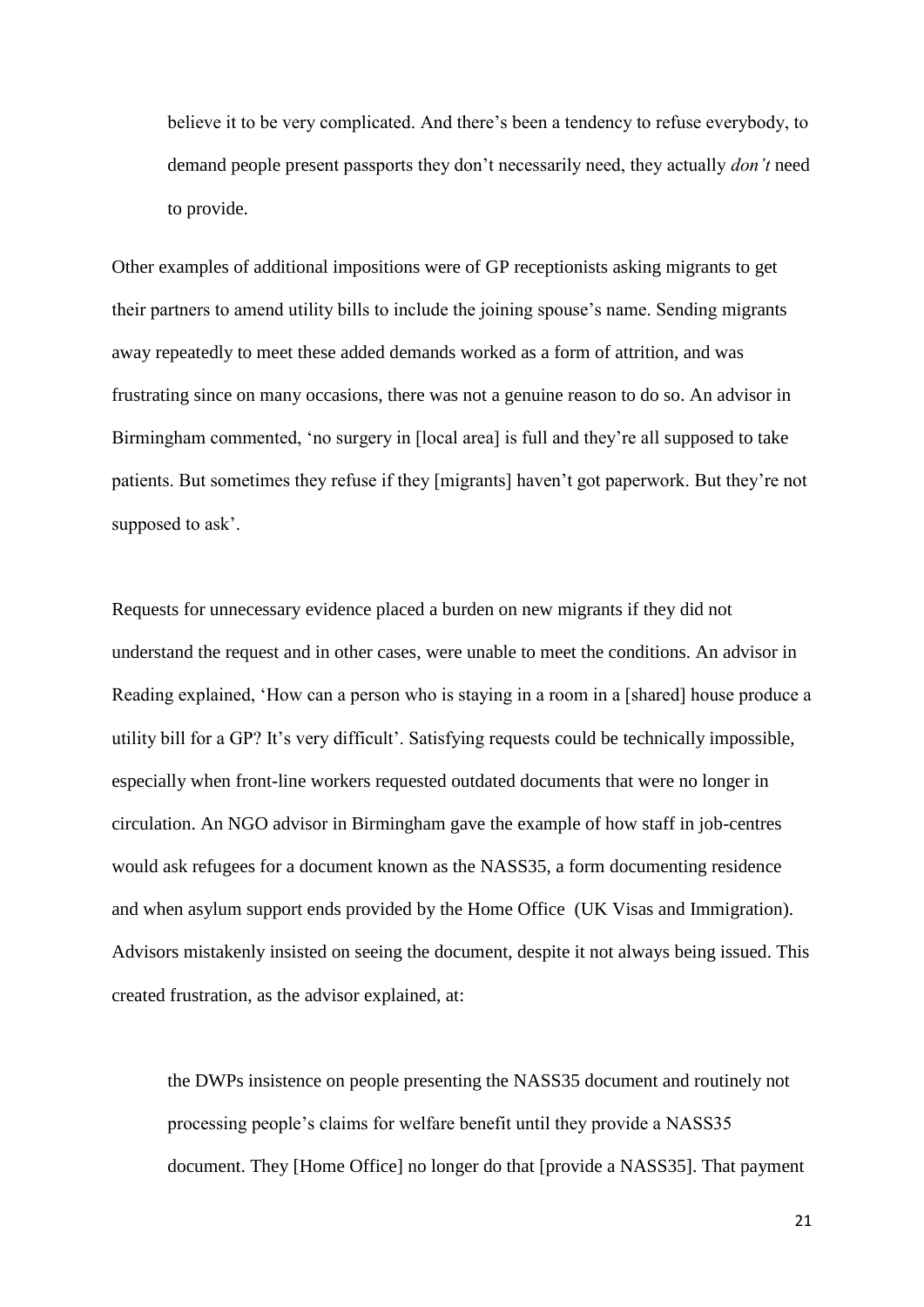no longer exists, so it serves no purpose at all! And yet they insist that people present it before they even look at processing the claim. It was never a barrier to processing the claim anyway; it just told you how much extra money the person should be entitled to. That's a very typical [case]…

In some cases, accessing one benefit often acted as a passport to other services, so refusals created a domino effect of further inconveniences. Four advisors described how some migrants faced difficulty getting access to national insurance numbers (NINOs). Since this was a prerequisite to working in the labour market and claiming benefits in the UK, the delay could have knock-on impacts that could spiral disproportionately beyond the original effect. An advisor at a voluntary agency explained, 'Once a client is having difficulty getting their national insurance, then they can't access anything anywhere at all. From housing to seeking a job, everything would be affected'. Another NGO advisor in Reading explained how some EEA Nationals had experienced delays of six to eight months in getting access to child benefit through not getting a NINO, despite their legal entitlement. Two advisors from refugee charities also explained how refugees experienced delays transferring onto mainstream benefits after asylum support, placing them at risk of destitution. The advisor explained:

we've had…people losing their passports and if you send your passport off and it's there for months and months and months. And you start getting into visa problems because you haven't got your passport anymore.

The evidence suggests a production of irrational rationality, as the 'clear and fair system' envisaged within the Home Office produced a range of unfair outcomes in practice. Misunderstandings and attritional strategies at the frontline had counterproductive and domino effects, which in the long-run, increased staff workloads and could lead to more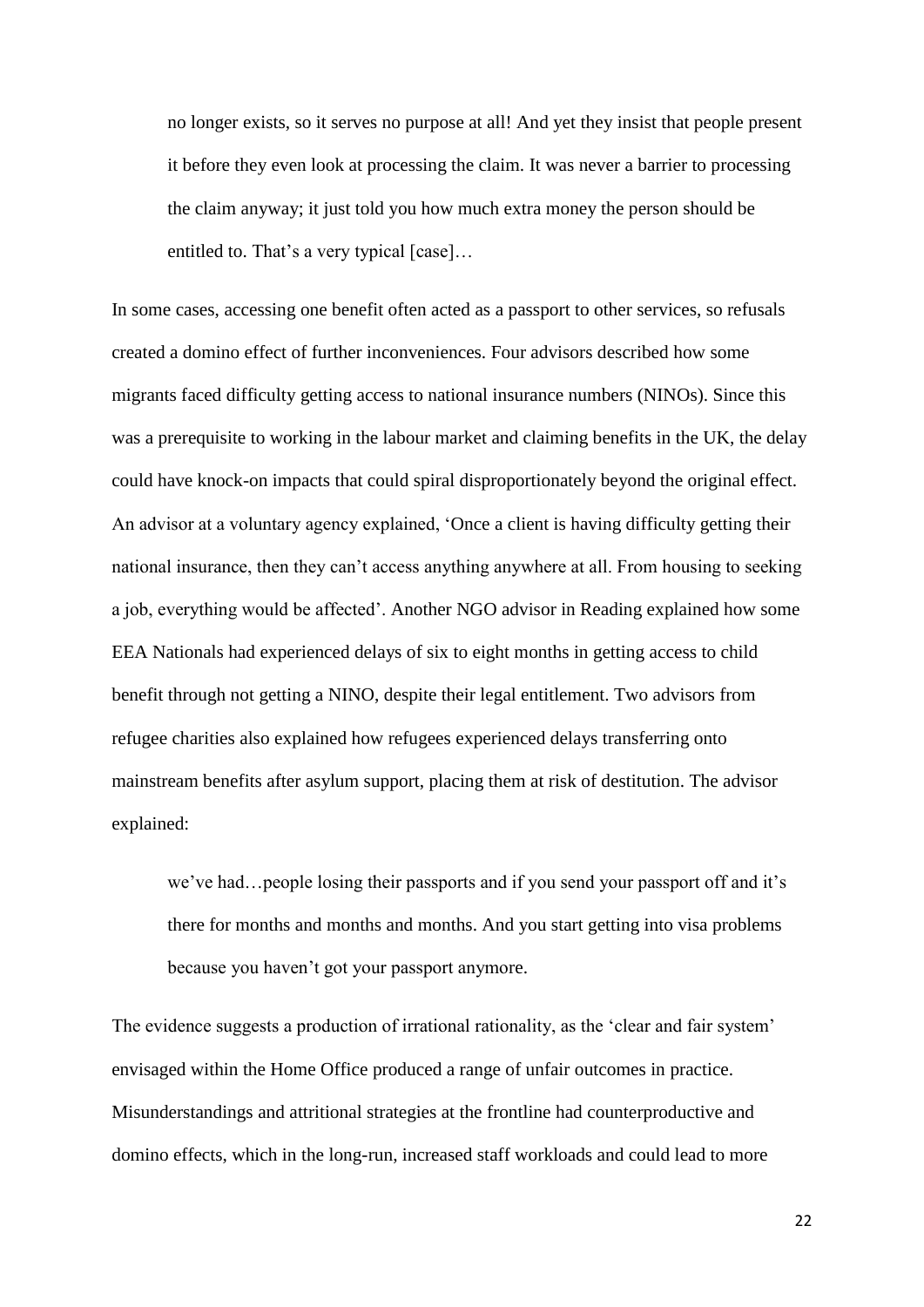severe exclusions for migrants than in law. Those consequences included destitution and migrants falling into illegality, outcomes that by no stretch of the imagination would meet the original aim of 'reducing the burden' of immigration.

#### **'Teach us our own rules': governmentality-effected neglect**

The analysis thusfar shows the operation of irrational rationality, where worse exclusions are created in practice than dictated by law. In this section, I show the system-wide acquiescence to this irrational rationality. Within a broader context of the 'hostile environment', I show how a combination of factors operates at a range of scales (from individuals to workplaces as well as through the wider policy and regulation environment) to tip the balance away from a public-facing accountability towards system-wide indifference to mistakes. A similar observation was made in the Windrush review, which highlights that even when failings in the system were known, opportunities to act on them were simply ignored (NAO 2018). In this section, I examine how this occurs through what I term as 'governmentality-effected neglect'.

I advance my claim through considering another example of (mal)administration of restrictions. A voluntary sector worker in an NGO in Birmingham explained how, in a curious turn of events, he had been invited into a *Job-Centre Plus* to give the staff training on their national government department's (the DWP's) *own rules*. He explained:

I was in a *Job Centre Plus* once – I won't name which one – and I went there to advocate for a client […] And at the end a few managers came around just to learn about what we were saying, and said, 'can you come back and give us training?' And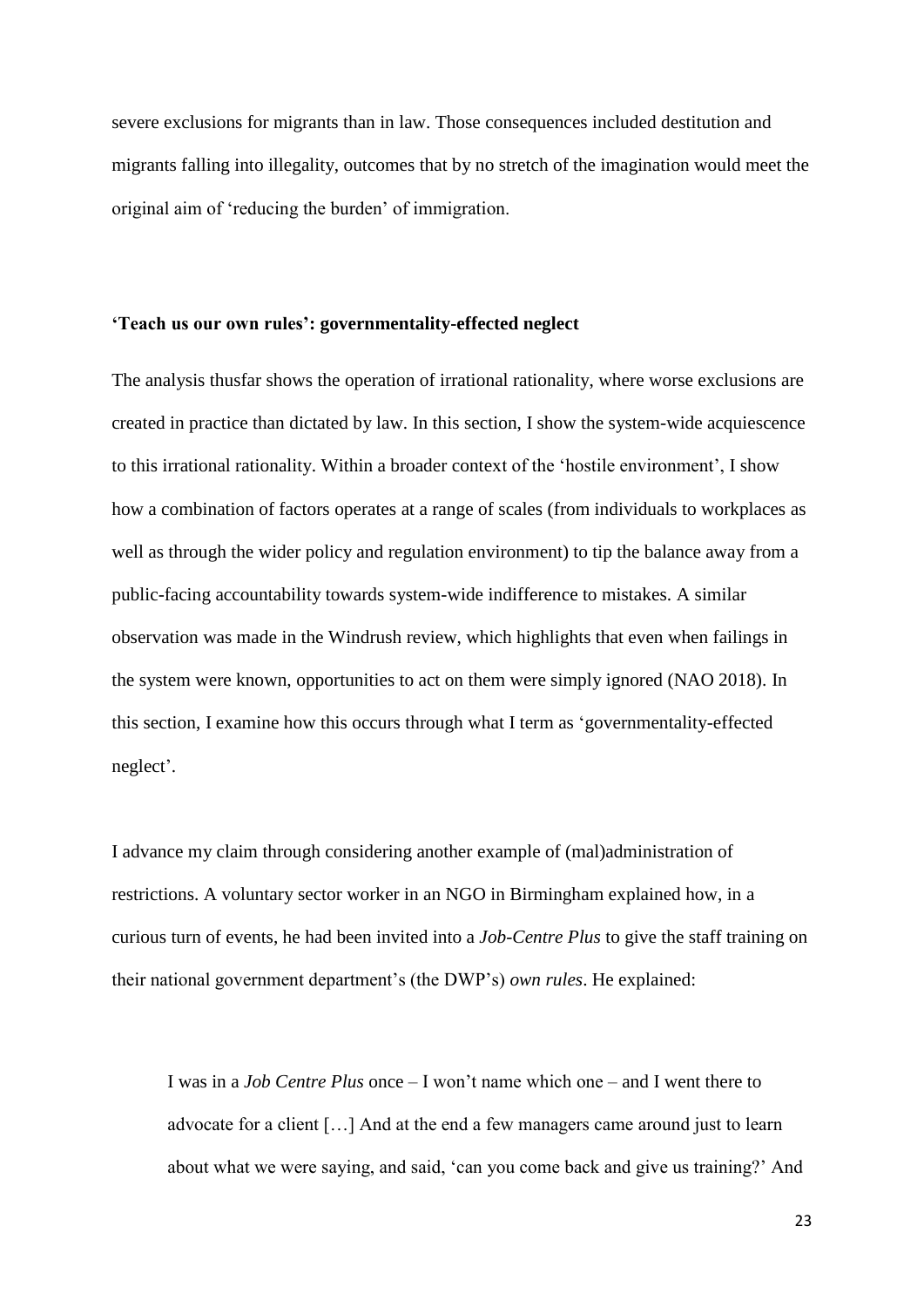I said 'well I can't really, I mean this is your own [line of work]'. So therefore the person…apologised actually, [and said] 'we do these mistakes every day, we need help, we need training'.

The example was not a standalone case; it was clear that the NGO sector played a significant role correcting mistakes, since they had become knowledgeable about 'the nooks and crannies' of the regulations (as described by an advisor in Birmingham). Five NGO participants referred to how they educated public sector workers, as one put it, 'to develop a consistent base of knowledge'. The example however is particularly important since it provides insight into the mentalities behind administrators' bureaucratic practices. It reveals that in some cases workers were not aware of the incorrect decisions they were making, and might even be embarrassed about the mistakes they made. Rather than exemplifying 'streetlevel bureaucracy' where public servants held agency in operating discretion at local-level (Lipsky 1980) their apologetic admission and request for help in the example above revealed limited confidence in workers' understanding.

The irrational rationality described in the previous section can be understood then, at least partly, as a consequence of workers' insecurity. Jones (2013) observes with reference to local government workers that those who are operating governmentality are also often subject to it themselves. In this case, workers were aware that their decisions around eligibility might be scrutinised, yet they had no clear means of checking the validity of their decision-making. For example, staff in further education were audited on their funding decisions, with financial consequences for the organization –and perhaps consequences for individual members of staff– if they made incorrect decisions on eligibility to funding. A local authority official in Reading explained: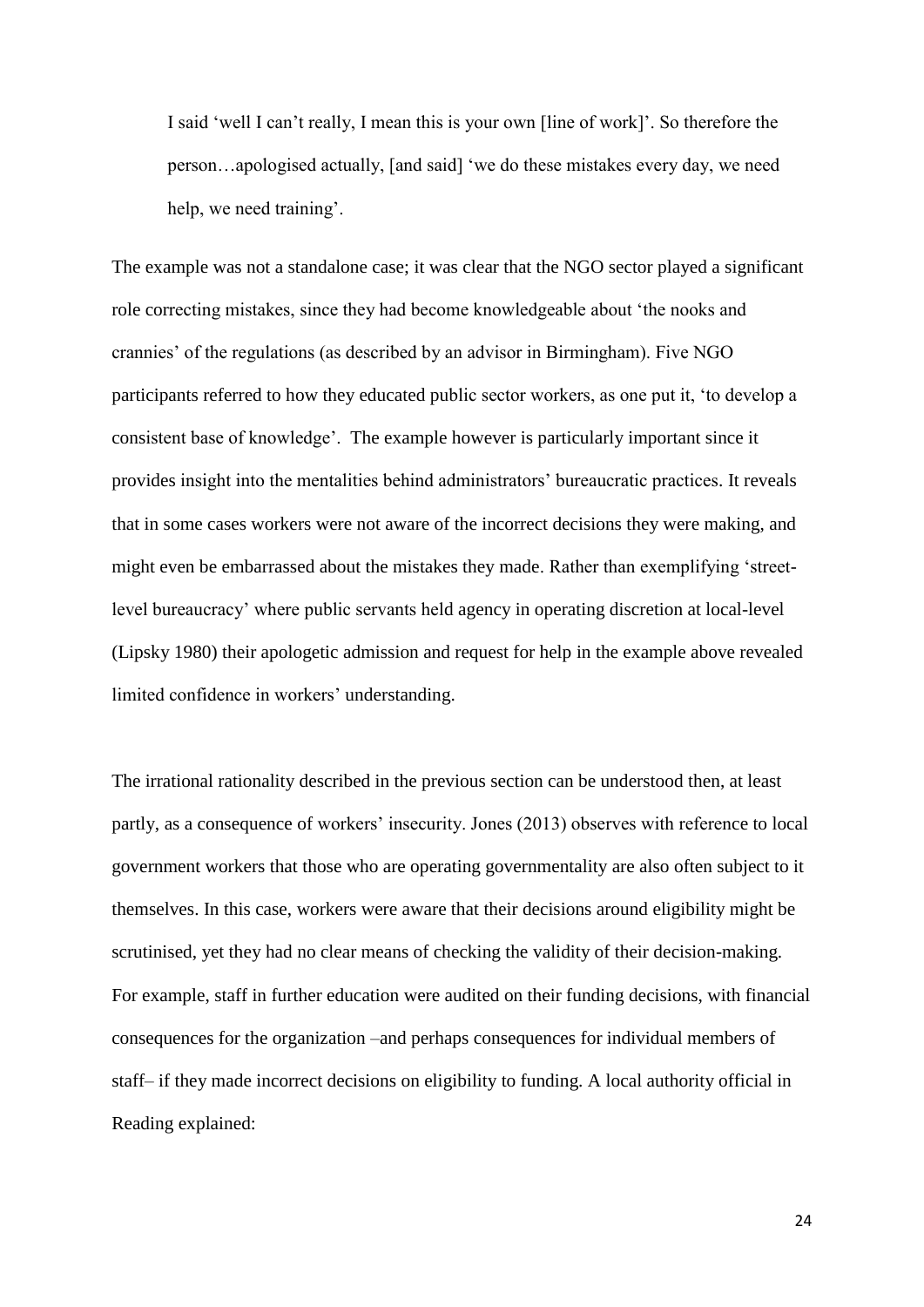we are audited to death by the Skills Funding Agency. So if we can't prove things like National Insurance Number, date of birth, things like that, we would have that money taken away from us. So it is very…it is an issue.

Under these conditions, it was more comfortable for service-providers to deny services rather than allow migrants' access, considering that if, due to their misunderstanding, this might be later exposed as the wrong call. Imposing false stringency in decision-making and overzealous guarding of public goods arose as a personal response to the absence of clear guidance. Hypercorrection was a means for workers to quell their own feelings of uncertainty, and yet still to be seen to be doing 'a good job'.

In addition to workers' limited confidence within an audit culture, the data suggested their working conditions, drastically shaped by austerity and public services' contraction, contributed to this climate of neglect. With services subject to stringent budget cuts, reduced capacity and higher workloads, workers were already overstretched (Hastings et. al. 2015). Researching migrants' eligibility was time-consuming. As a local government official in Reading explained with reference to assessing FE funding eligibility, 'it takes time out of what most providers think of as teaching'. In health services too, staff are experiencing rising workloads and there is concern about the impacts on staff of administering the health surcharge (Department of Heath 2017:22). Understanding legal jargon for eligibility judgements required a heavy time investment for workers, which many could ill afford in pressurized working conditions. Moreover, there was little perceived need, given sanctions seemed to apply only if workers granted access incorrectly, not refused it – and the worst consequence facing a worker more likely would be embarrassment if an advisor exposed the mistake.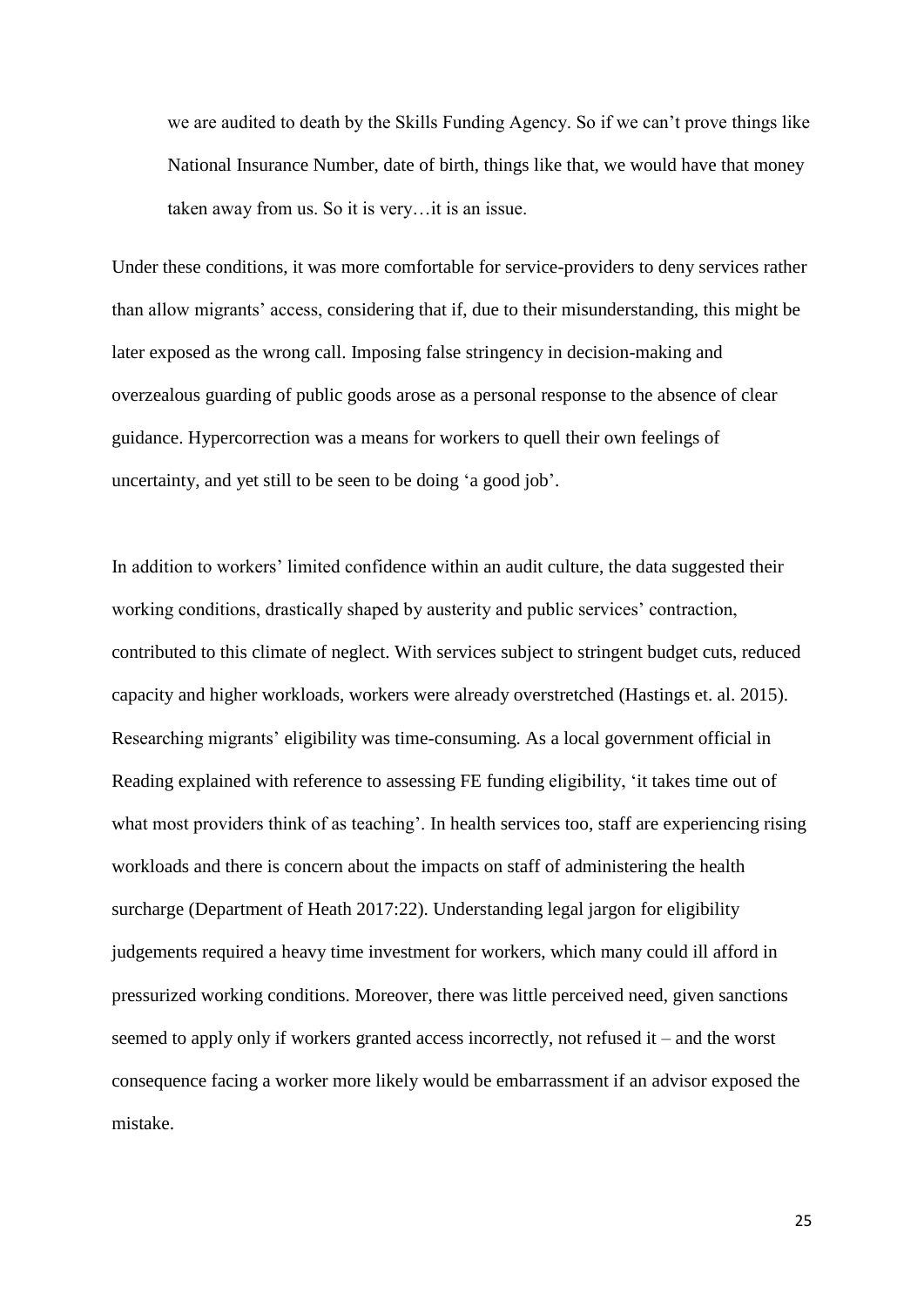A second aspect compounds the system-wide acquiescence to irrational rationality: in encounters with public services, migrants were the weaker party. They lacked awareness of their entitlements (Morris 2012) or had limited language fluency to question decisions, especially given the technical jargon involved. Practical barriers of time, expenses or confidence to return repeatedly to job centres and surgeries also left mistakes unchallenged. The voluntary sector offered some chances for redress, but even there, severe funding cuts meant workers had competing priorities for their time. Moreover, there is also a very real possibility that racism was operating in encounters (Jones 2017). Back et. al. (2012) show that social institutions engender white privilege, featuring implicit bias and racialisation. In this study, two advisors suggested that TCN migrants were 'just automatically assumed' by frontline workers to be ineligible for access to welfare. Migrants' legal status was incorrectly 'automatically read' from people's bodies and nationality. This could help explain why advisors reported that TCN migrants joining EEA Nationals often experienced the worst exclusions, despite often being eligible for benefits. A legal advisor gave an example of a Nigerian client married to a French man, explaining:

She should be treated as if she is French, exercising her treaty rights in this country. But often I think the local authority or the Job Centre Plus or wherever she goes to seek help or financial support will see her Nigerian passport and will say 'oh you must be *no recourse to public funds*, I'm sorry we can't help you'.

Anderson (2013) and Mayblin (2017) argue that postcolonial legacies remain significant even amid 'neutral', deracialised political and policy discourse around migration control. Racialized and unequal encounters, combined with workers' own insecurity and internalisation of responsibility in contexts of audit and austerity, powerfully combine to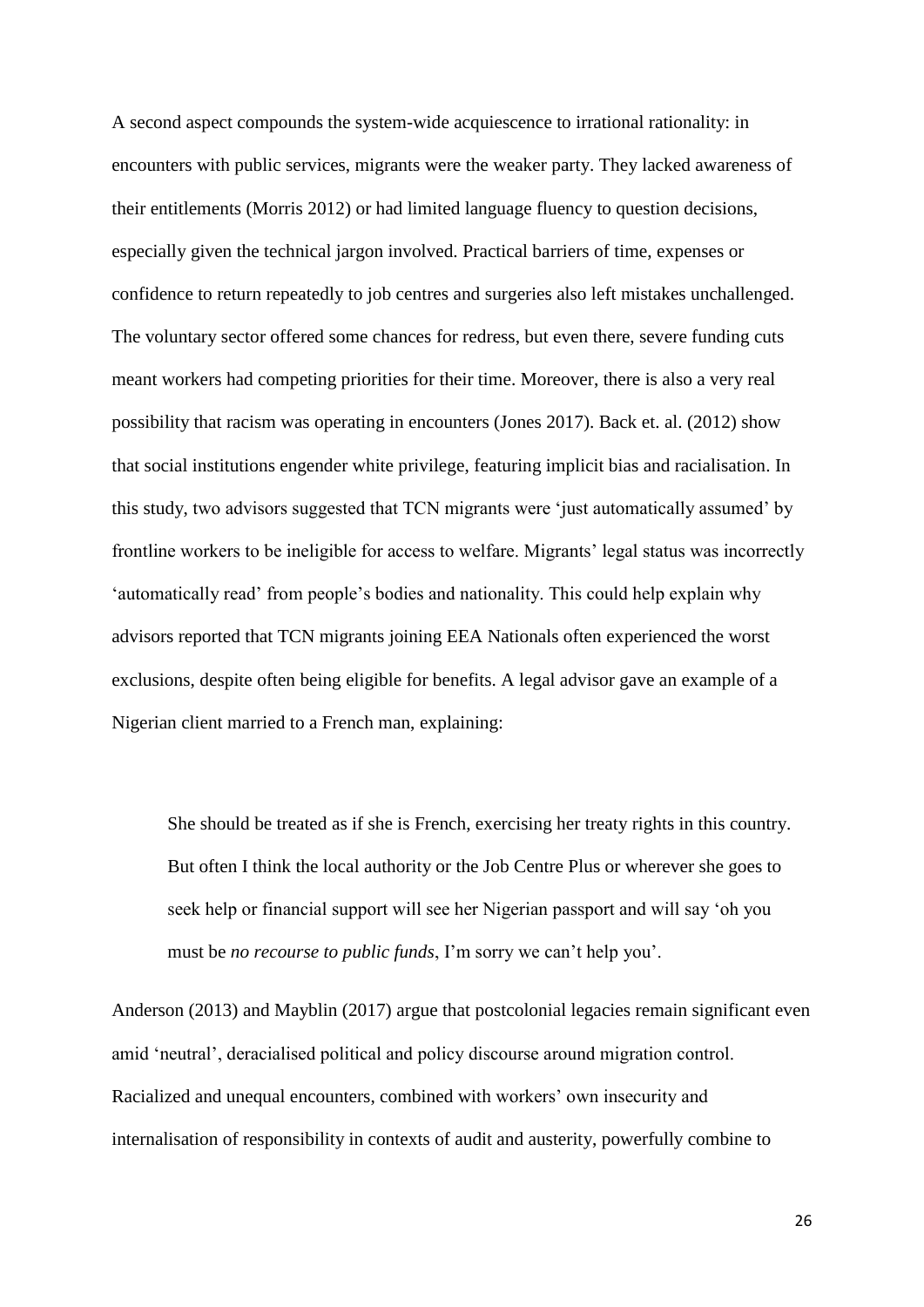generate a collective culture of indifference to unjust outcomes. This, I suggest, reveals governmentality-effected neglect.

# **Conclusion**

The article has drawn attention to latent exclusions operating through the bureaucracies of multiple realms of state services and benefits - of further education colleges, GP surgeries and welfare offices. It described a set of complex regulations that regulate membership privileges according to principles of 'civic stratification' (Morris 2003). These form part of a governmentality of immigration, operating via rules dispersed in domains far from the original immigration function, where the state can connect its aims around immigration 'to a diversity of forces and groups' that already try to administer individuals' lives (Rose et. al. 2006: 87). Rules come from multiple sources, and change regularly as old conditions are deleted or adapted. Actors outside the sphere of immigration control are entrusted to implement regulations, but against a backdrop of accountability and austerity, many did not feel confident, trained or informed enough to do so. Bureaucratic reason was dislodged through hypercorrection, which was caused by personal uncertainty and limited knowledge. The fear of getting it wrong led to a wider and systematic 'erring on the side of caution'. Deep in the heart of 'rational' administrations, an 'irrational rationality' persisted (Ritzer 1983) to the extent that administrators needed educating on their own rules. Reinforced by wider conditions of public sector work and implicit racialisation, the result was an indifference to do anything about it.

The research has conceptual, political and methodological implications. Conceptually, bringing together irrational rationalities with governmentality expands the explanatory power of both concepts. It shows how irrational rationality is shown to operate at a variety of levels: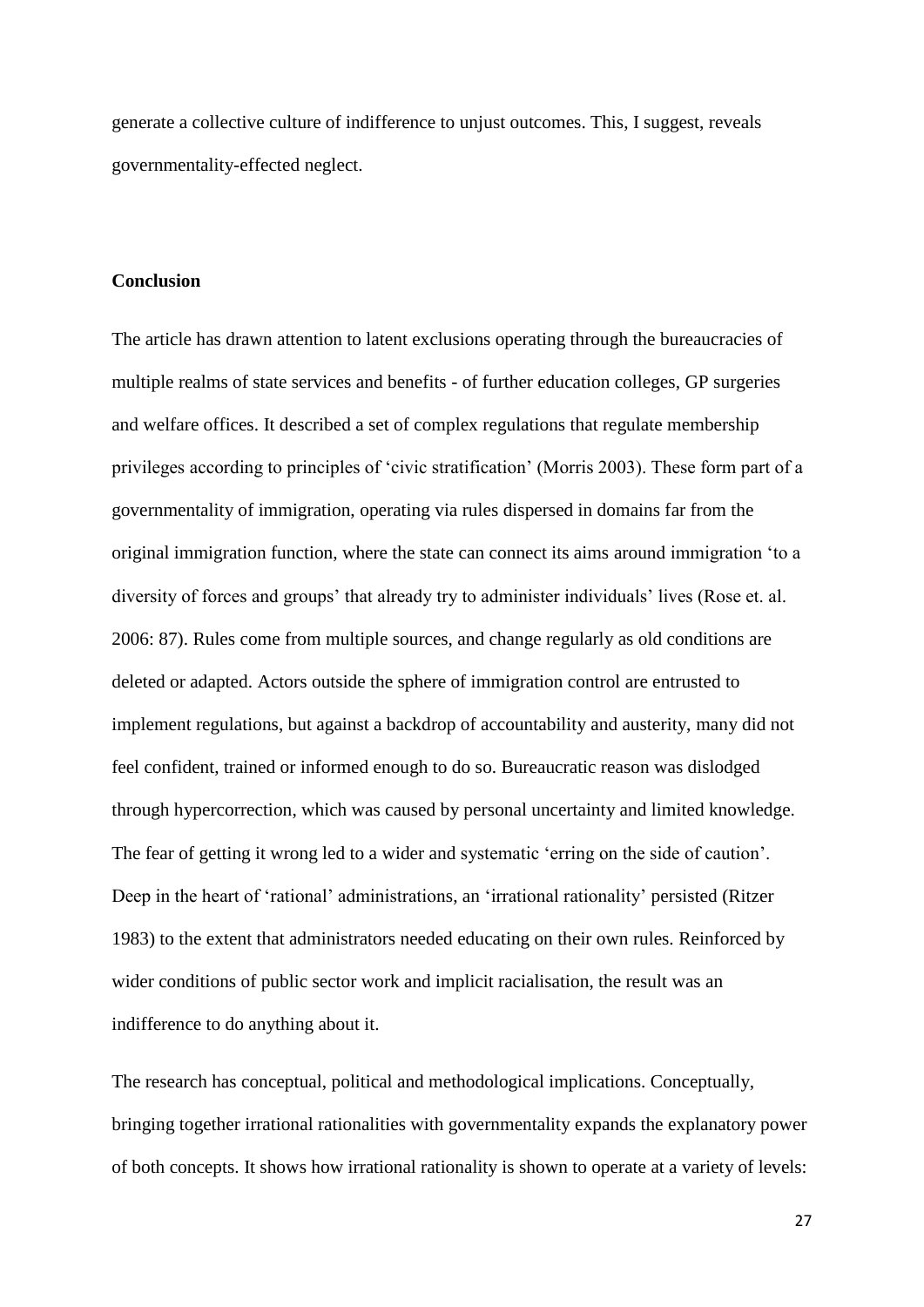through policy that produces outcomes far from its intended aim, through misinterpretations of complex rules and through hypercorrection. It also shows how governmentality accomplishes the same ends not only through wilful technologies of control, but through apparently 'accidental' byproducts of these 'irrationalities of rationality' (Ritzer 1983). The article demonstrates a collective metaphorical 'shrug of the shoulders' and discharging of the state's duty of care, leading to perverse outcomes where 'failings' ironically support the original aim of the state and there is no impetus to challenge those outcomes. Rose et al. (2006) posit that governmentality is contingent and invented. However, the true extent of that creativity is revealed in this case, when power operates even through irrationality and neglect: where illogical practices, and inaction rather than action, drives outcomes complicit with the government's aims.

There are also practical and political implications from the analysis. There is a clear need for streamlining and simplifying of eligibility rules, as well as the provision of training for public service workers. This is especially significant given the fact that migrants' access is likely to be complicated further<sup>12</sup> following the Brexit negotiations. More profoundly the analysis advances a critique of the nature of public services, which ultimately has implications for wider society. Failings in legal rational processes and unresponsive public services are factors that undermine trust in institutions, fuelling populism and driving further demand for the regulation of migrants in the first place. I have shown that the effects of poor practice can be long term social exclusion, and even destitution and irregularity. This does little to dispel sentiments of migrants as a burden to the welfare state and society (Schmidtke 2012). In this way, there are only negative consequences for society and politics.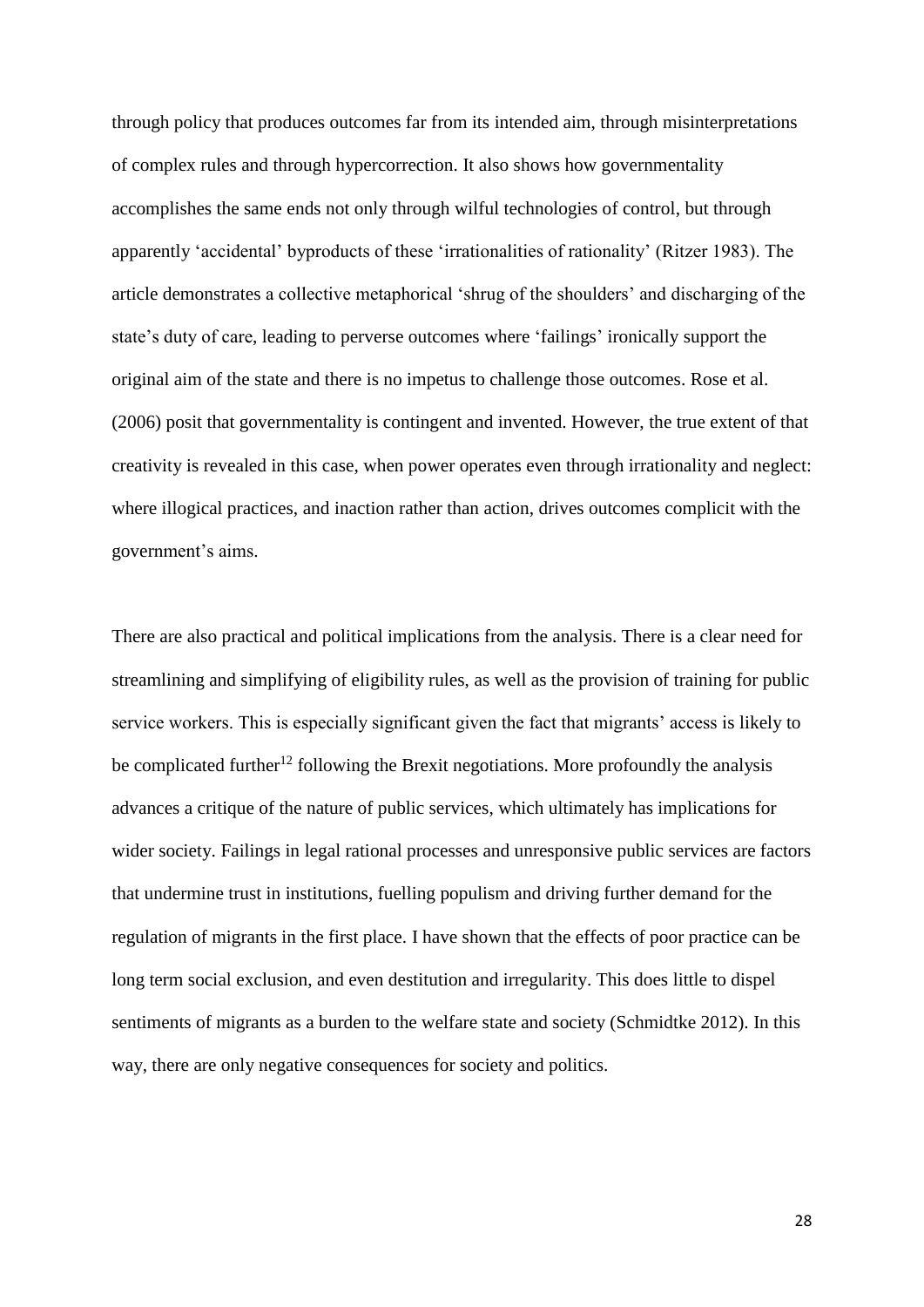Finally, I return to the methodological implications of the study, especially the need to be alert to the substantive issues lurking in the 'dead zones' of bureaucracy (Graeber 2012). When wading through complex terminologies of migrant entitlement devoid of emotion and voices to listen to, my sociological eyes glazed over. However, engaging in these 'dead zones' (Graeber 2012) was imperative for a rich sociological understanding, since understanding how exclusion was created practically needed understanding of the finer detail of policies and regulations. This insight enabled fuller comprehension of the spread of immigration power across diverse governable domains, and awareness of 'the new forms of power, authority, and subjectivity being formed within these mundane practices' (Rose et al 2006: 101). If sociologists consider policy to be beyond the remit of the discipline, we close our eyes and ears to its effects. Dealing with the details of paperwork and bureaucratic regulation certainly can 'repel the imagination' of social scientists; nevertheless as Graeber (2012: 123) points out, '[…] if we ignore them entirely, we risk becoming complicit in the very violence that creates them'.

(Date accepted: November 2019)

#### **Notes**

1. I would like to express my thanks to all the participants in the study who shared their thoughts and experiences. In addition, thanks to the research team at the Centre on Migration, Policy and Society at the University of Oxford, Sarah Spencer, Hiranthi Jayaweera and Vanessa Hughes for their intellectual contributions and collegiality, as well as Jacqueline Broadhead for advice. I am indebted to colleagues at the writing group at the Department of Social Sciences at the University of Roehampton, and in particular Mark McCormack, for encouragement and inspiration. I would also like to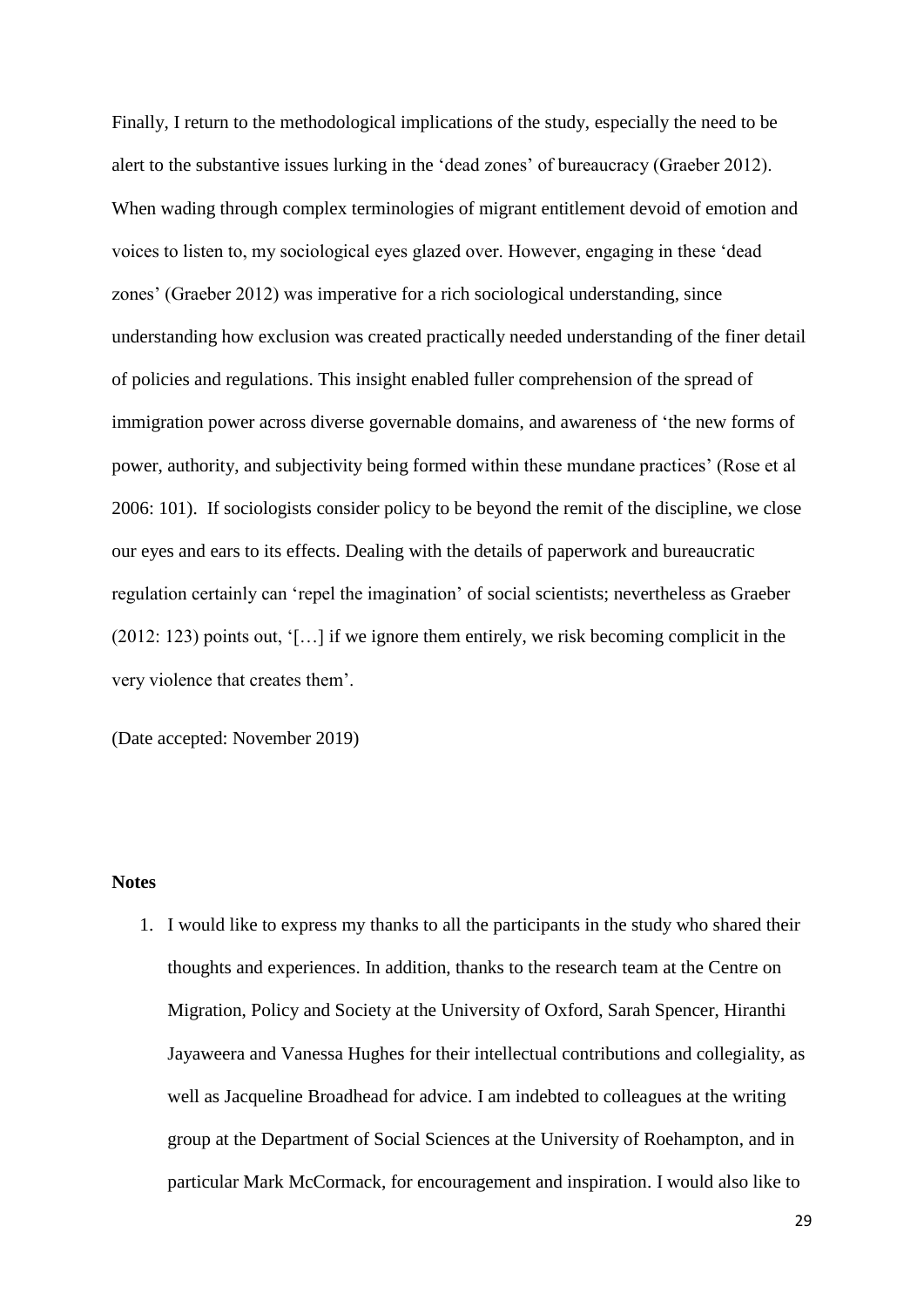extend my thanks for the constructive and thought-provoking comments by the three external reviewers, which improved the argument. This work was supported by the European Commission, European Integration Framework for the Integration of Third Country Nationals under Grant No. Home/2011/EIFX/CA/1854. The data that support the findings of this study are available on request from the corresponding author. The data are not publicly available due to privacy or ethical restrictions.

2. Since April 2015, the NHS introduced a surcharge for all overseas visitors (including migrants, visitors and former residents) to gain access to non-emergency services.

3. As part of the health surcharge, 'Ordinary residence' was qualified to include only those with 'Indefinite Leave to remain'.

4. Intra-EU migrants are generally more privileged than TCNs, although are becoming subject to more aggressive restrictions (O'Brien 2015). TCNs joining EU citizens enjoy 'derived rights' but are vulnerable by their position at the fringes of EU free movement law and immigration law (Shaw, Miller and Fletcher 2013).

5. Benefits prohibited to those with NRPF include: income-based jobseeker's allowance; income support; child tax credit; universal credit; working tax credit; a social fund payment; child benefit; housing benefit; council tax benefit; council tax reduction; domestic rate relief (Northern Ireland); state pension credit; attendance allowance; severe disablement allowance; personal independence payment; carer's allowance; disability living allowance; an allocation of local authority housing; and local authority homelessness assistance

[\(https://www.gov.uk/government/publications/public-funds--2\)](https://www.gov.uk/government/publications/public-funds--2)

6. See: [https://www.gov.uk/visas-when-you-separate-or-divorce/apply-stay-uk\)](https://www.gov.uk/visas-when-you-separate-or-divorce/apply-stay-uk)

7. Spousal migrants get three months' access to benefits while they make a fast-tracked application for ILR. The DDV concession followed lobbying from academics and voluntary organizations (Anitha 2010).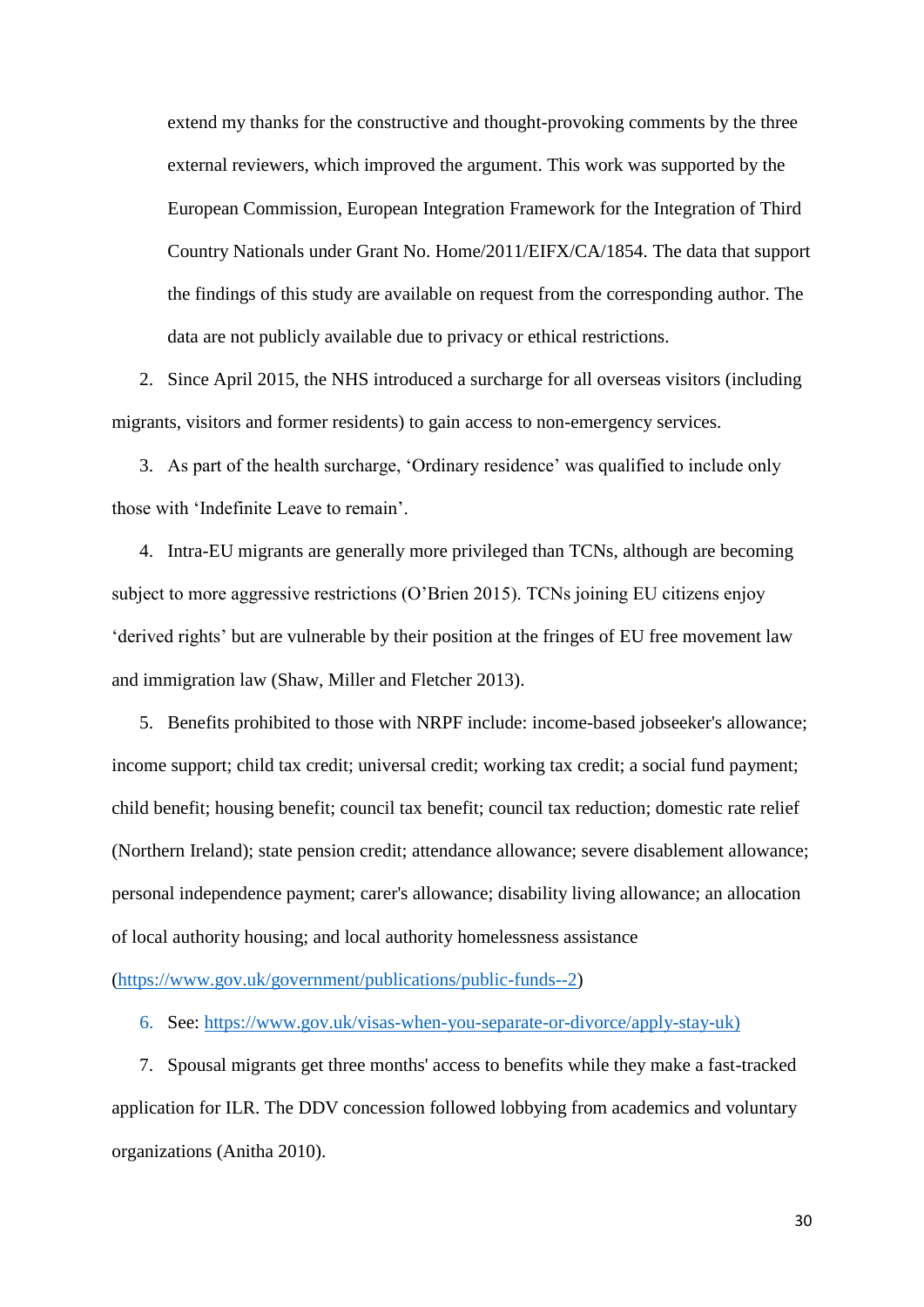8. Aimed at clearing the backlog of undecided asylum cases from 2006.

9. Those affected share the same rules as British citizens for Family Migration, needing to meet the income requirement and having joining children for example having less eligibility to services and benefits than those joining refugees.

10. UKBA was an agency of the Home Office, responsible for border control. It was abolished in 2013, following complaints upheld by the Parliamentary Ombudsman about incompetence and poor service.

11. English for speakers of other languages.

12. Suggestions raised include that emergency services would be restricted for some migrants (Department of Health 2017).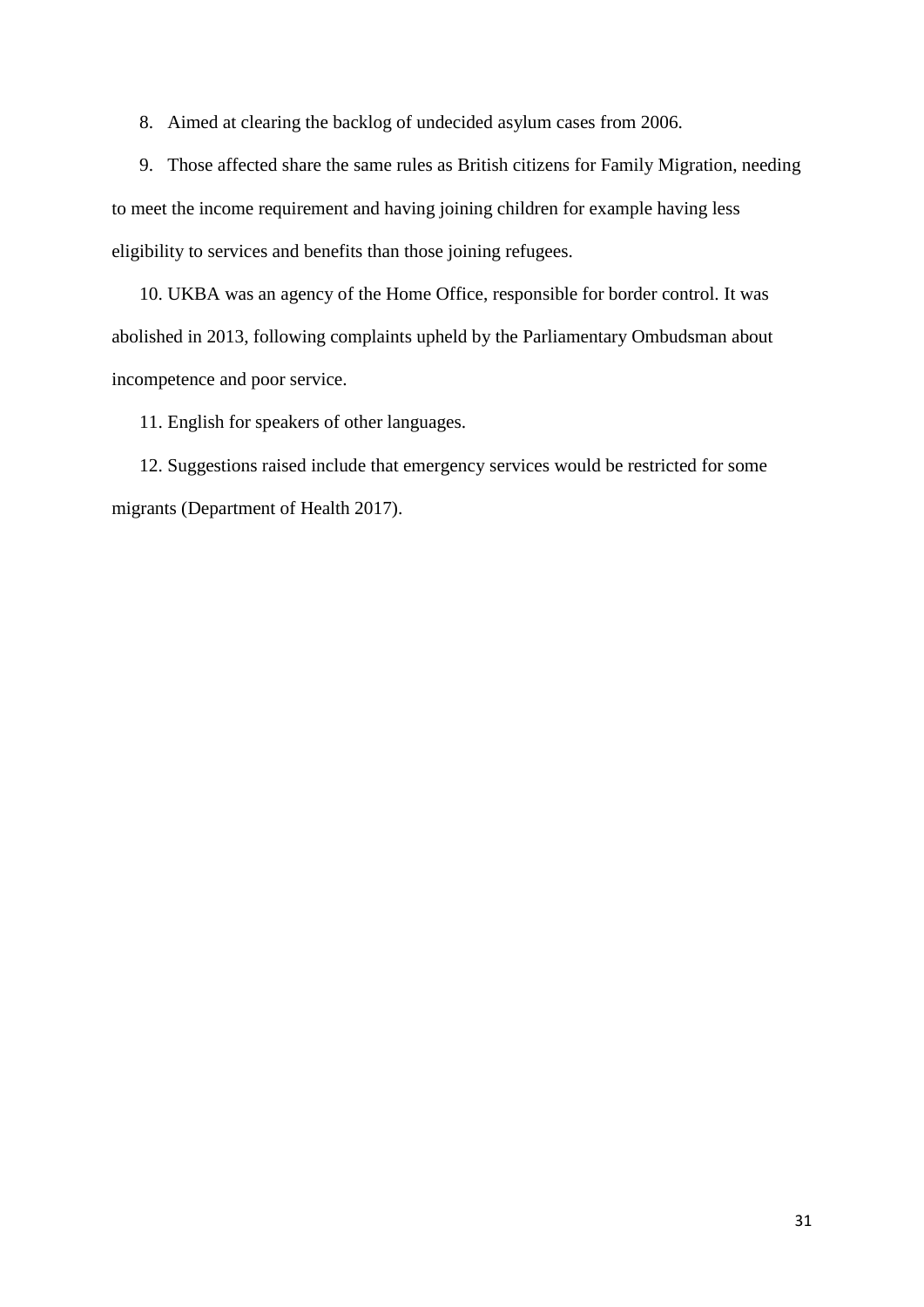#### **References**

**Anderson B.** 2013 *Us and Them? The Dangerous Politics of Immigration Control,* Oxford: Oxford University Press.

**Anitha, S.** 2010 'No Recourse, No Support: State Policy and Practice Towards South Asian Women Facing Domestic Violence In England', *British Journal of Social Work* 40(2): 462- 479.

**Back L., Shamser S. and Bryan C.** 2012 'New Hierarchies of Belonging', *European Journal of Cultural Studies* 15(2): 139-154.

**Bauman, Z.** 1989 *Modernity & the Holocaust,* New York: Cornell University Press.

**Bosniak, L.** 2006 *The Citizen and the Alien, Dilemmas of Contemporary Membership,* 

Princeton and Oxford, Princeton University Press.

**Darling J.** 2014 'Another Letter from The Home Office: Reading the Material Politics of Asylum', *Environment and Planning D: Society and Space* 32:484-500.

**Department of Health** 2017. *Making a Fair Contribution Government Response to the Consultation on the Extension of Charging Overseas Visitors and Migrants using the NHS in England.* London: DH.

**Dey, I.** 1993 *Qualitative Data Analysis,* London: Routledge.

**Dwyer, P. and Scullion, L.** 2014 *Conditionality Briefing: Migrants.* Accessed online on 30<sup>th</sup> October 2015 at

[http://www.welfareconditionality.ac.uk/wpcontent/uploads/2014/09/Briefing Migrants 14.0

9.10\_FINAL.pdf]

**Eggebø, H.** 2013 ''With a Heavy Heart': Ethics, emotions and rationality in Norwegian immigration administration', *Sociology* 47 (2): 301-317.

**Fassin, D.** 2011 'Policing Borders, Producing Boundaries: The Governmentality of Immigration in Dark Times', *[Annual Review of Anthropology](https://papers.ssrn.com/sol3/papers.cfm?abstract_id=1950866##)* 40: 213-226.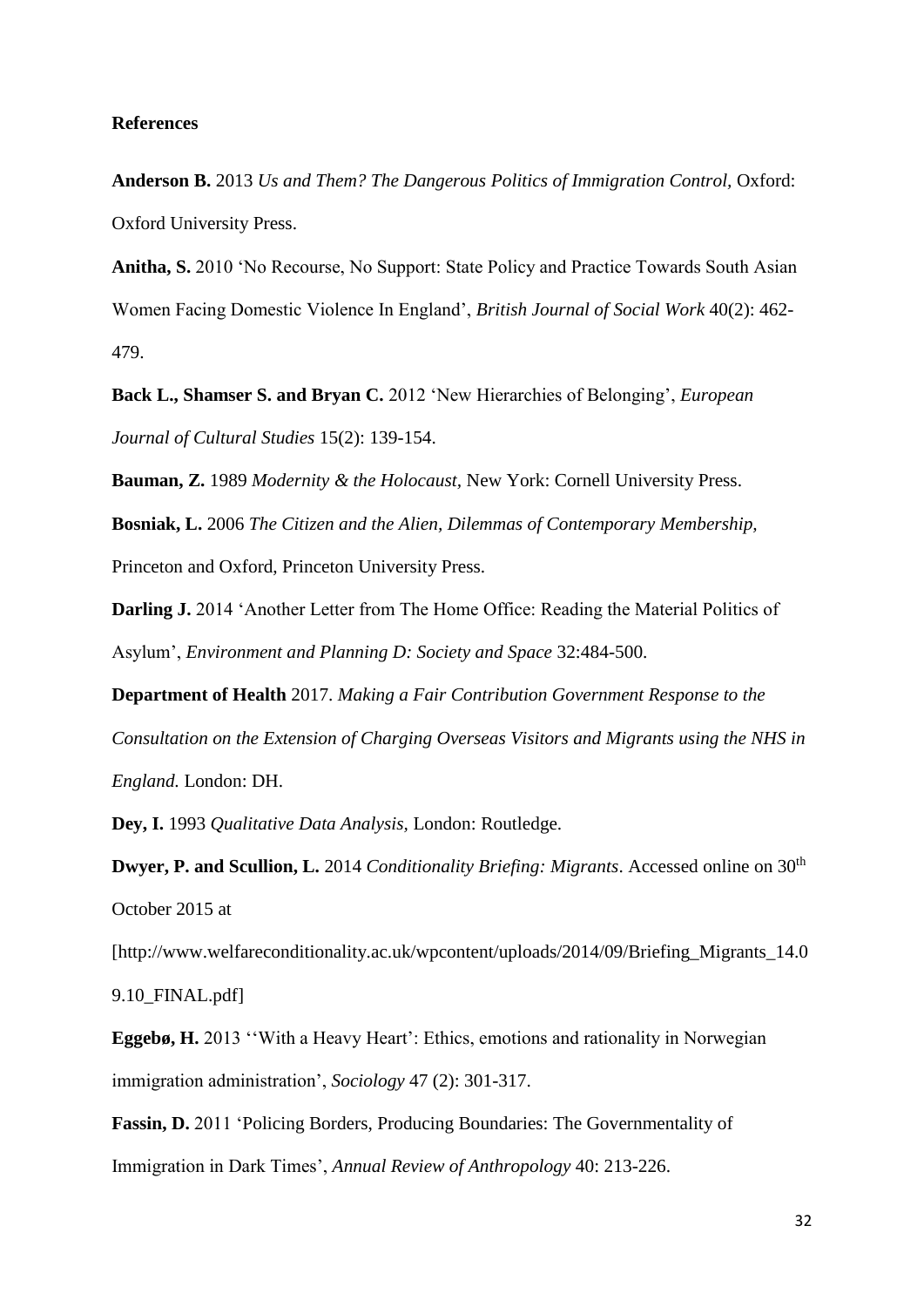**Foucault, M.** 2007. 'Governmentality (a lecture at the College de France given on 1 Febuary 1978),' in M. Foucault, *Security, Territory, Population: Lectures at the College De France, 1977-78*. *London, Palgrave-*MacMillan*.*, 126—145.

**Foucault, M.** 1991. *Discipline and Punish: The Birth of the Prison* (A Sheridan, trs) Penguin, London. [first published in 1977].

**Geddes A.** 2000 'Denying Access. Asylum Seekers and Welfare Benefits in the UK' in Bommes, A. and Geddes, A. (eds) *Immigration and Welfare: Challenging the Borders of the Welfare State*, London: Routledge.

**Graeber, D.** 2012 'Dead Zones of the Imagination: On Violence, Bureaucracy, and Interpretive Labor. The 2006 Malinowski Memorial Lecture', *HAU: Journal of Ethnographic Theory 2*(2): 105-128.

**Gupta, A.** 2012. *Red Tape: Bureaucracy, Structural Violence, and Poverty in India*, California: Duke University Press.

**Gupta, A.** 2013. 'Messy Bureaucracies. Comment on Hull, Matthew. 2012. *Government of paper: The materiality of bureaucracy in urban Pakistan*. Berkeley: University of California Press', *HAU: Journal of Ethnographic Theory* 3(3): 435-440.

**Hastings, A. Bailey, N., Gannon, M., Besemer, K. and Bramley, G.** 2015 'Coping with the Cuts? The Management of the Worst Financial Settlement in Living Memory', *Local Government Studies* 41(4): 601-621.

**Hemerijck, A., Palm, T.P., Entenmann, E. and van Hooren, F.J.** 2013 Changing European Welfare States and the Evolution of Migrant Incorporation Regimes. IMPACIM Project Report. Oxford: COMPAS, University of Oxford. Accessed online on 30<sup>th</sup> September 2015 at [https://www.compas.ox.ac.uk/wp-content/uploads/PR-2013- IMPACIM\_Background\_Welfare\_States.pdf]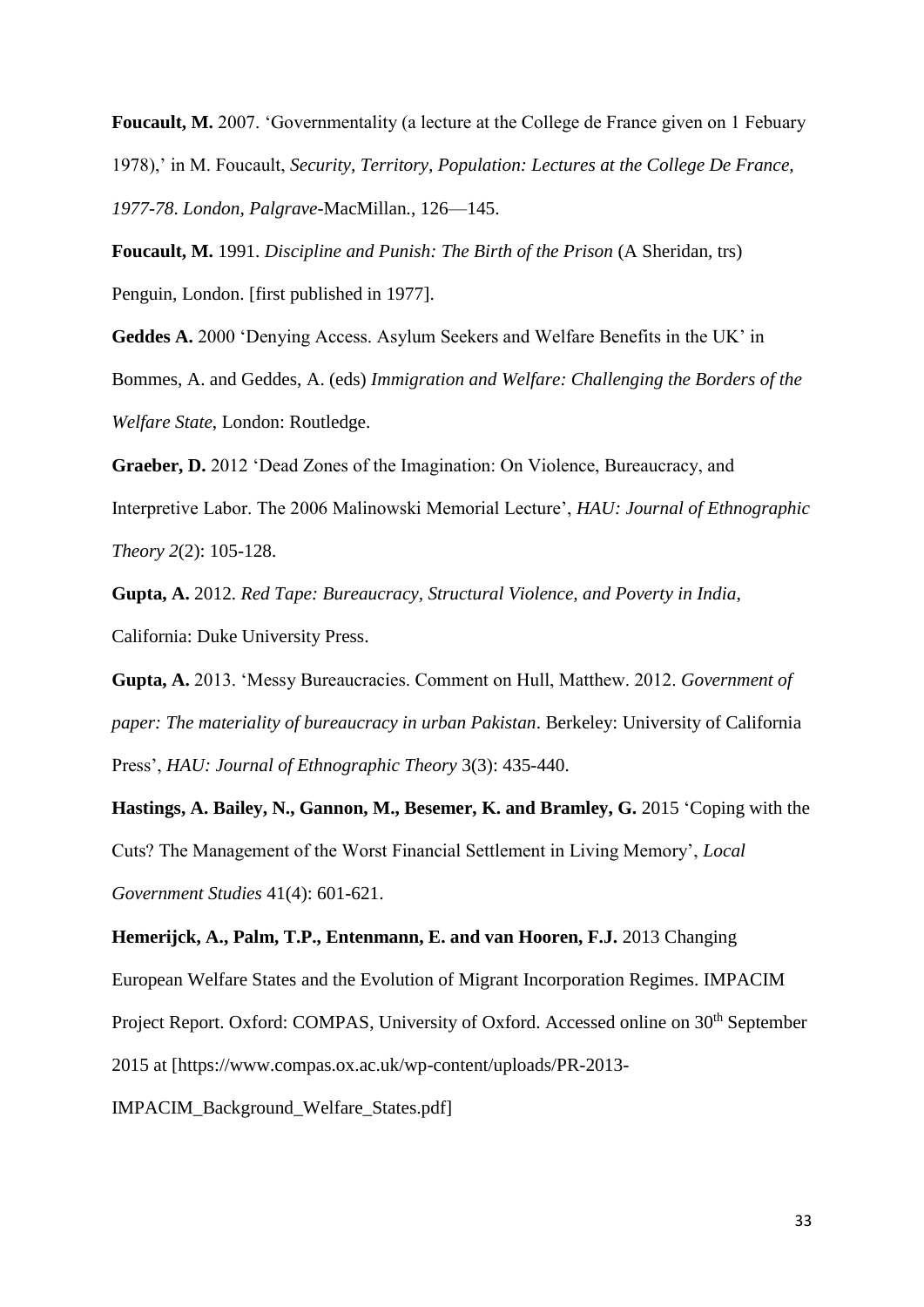**Herzfeld, M.** 1993. *The Social Production of Indifference: Exploring the Symbolic Roots of Western Bureaucracy*, New York: Berg.

**Home Office** 2011 *Family Migration: A Consultation.* London: Home Office.

**Integration up North 2015** *Migrant rights and entitlements.* Introduction to Migration series, Guidance booklet #4. Leeds: Migration Yorkshire.

**Jayaweera, H. and Oliver, C.** 2013 Mapping the Conditions of Stay and the Rationale for Entitlements and Restrictions for Family Migrants in the United Kingdom. IMPACIM project report. Oxford: COMPAS, University of Oxford. Accessed online on 30<sup>th</sup> September 2015 at [https://www.compas.ox.ac.uk/wp-content/uploads/PR-2013-IMPACIM\_UK\_Mapping.pdf] **Jones, H.** 2013 *Negotiating Cohesion, Inequality and Change. Uncomfortable Positions in Local Government,* Bristol: Policy Press.

**Jones H., Gunaratnam, Y., Bhattacharyya, G., Davies, W., Dhaliwal, S., Forkert, K., Jackson, E. and Saltus, R.** 2017 *Go Home? The Politics of Immigration Controversies,*  Manchester: Manchester University Press.

**Lafleur, J-M. and Mescoli, E.** 2018 'Creating Undocumented EU migrants through Welfare: A Conceptualization of Undeserving and Precarious Citizenship', *Sociology* 52(3): 480-496.

**Lipsky M**. 1980 *Street-Level Bureaucracy: Dilemmas of the Individual in Public Services*, New York: Russell Sage Foundation.

**Lloyd R. and Mulraney K.** 2013 *Domestic Violence: Implementation of JSA DV Easement and DDV Concession: Small Scale Qualitative Research,* London: DWP.

**Mayblin, L.** 2017 *Asylum After Empire: Colonial Legacies in the Politics of Asylum Seeking,*  London: Rowman and Littlefield International.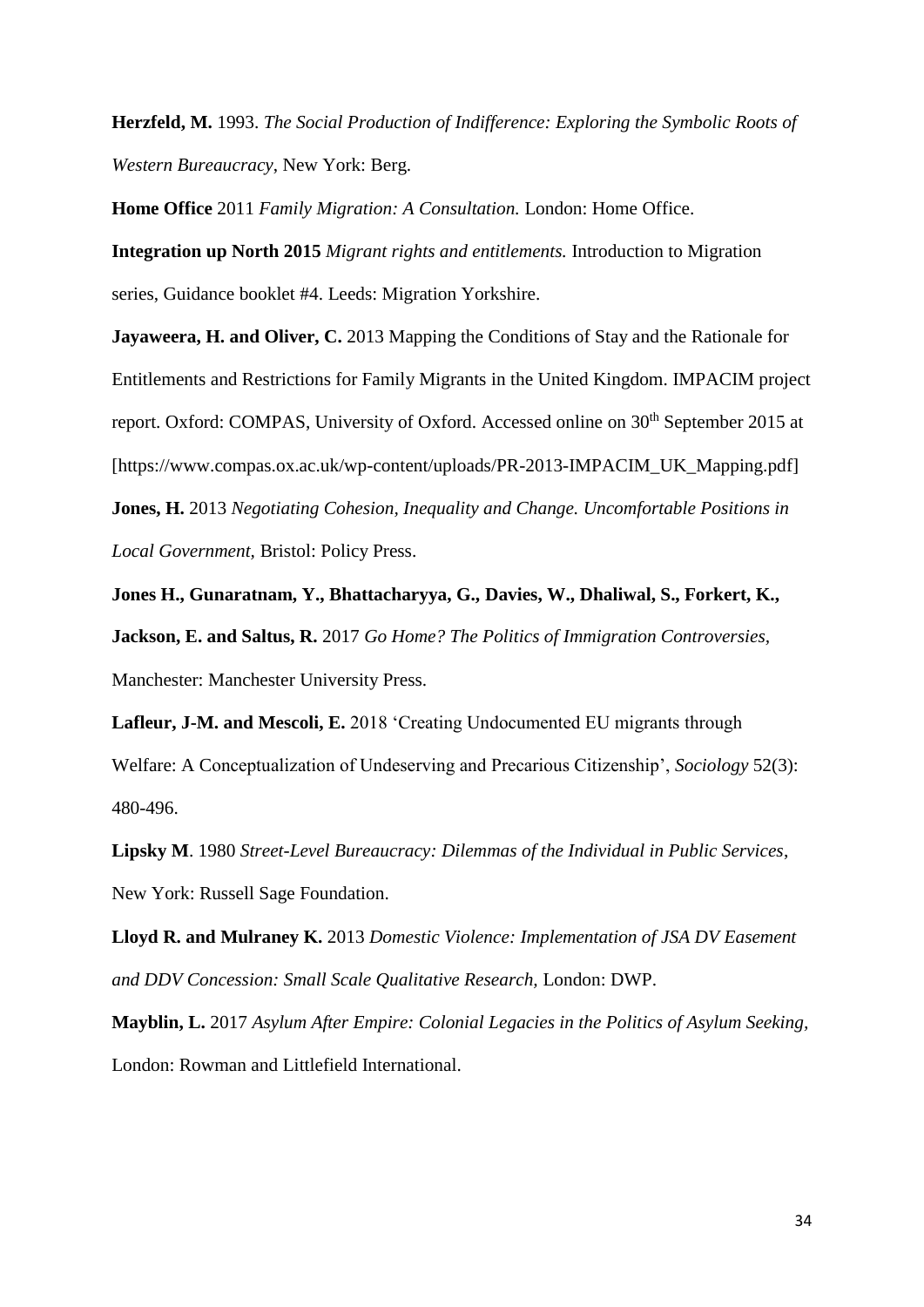**Menjívar, C.** 2014 'Immigration Law Beyond Borders. Externalizing and Internalizing Border Controls in an Era of Securitization', *Annual Review of Law and Social Sciences* 10: 353-369.

**Morris, L.** 1998 'Governing at a Distance: The Elaboration of Controls in British Immigration'. *International Migration Review 32(4):* 949-973.

**Morris L**. 2003 'Managing Contradiction: Civic Stratification and Migrants' Rights', *International Migration Review* 37(1): 74-100.

**Morris L.** 2012 'Citizenship and Human Rights: Ideals and Actualities', *The British Journal of Sociology* 63(1): 39-46.

**National Audit Office** 2018. *Handling of the Windrush Situation.* Accessed online at [https://www.nao.org.uk/wp-content/uploads/2018/12/Handling-of-the-Windrush-situation-Summary.pdf]

**O'Brien C.** 2015 'The Pillory, the Precipice and the Slippery Slope: The Profound Effects of the UK's Legal Reform Programme Targeting EU Migrants', *Journal of Social Welfare and Family Law* 37(1): 111-136.

**Oliver, C.** 2013a The Impact of Restrictions and Entitlements on the Integration of Family Migrants: A Comparative Report. IMPACIM project report. Oxford: COMPAS, University of Oxford. Accessed online on 30<sup>th</sup> September 2015 at [https://www.compas.ox.ac.uk/wpcontent/uploads/PR-2013-IMPACIM\_Comparative.pdf]

**Oliver, C.** 2013b Country Case Study on the Impacts of Restrictions and Entitlements on the Integration of Family Migrants: Qualitative Findings. United Kingdom. IMPACIM project report. Oxford: COMPAS, University of Oxford. Accessed online on 30<sup>th</sup> September 2015 at [www.compas.ox.ac.uk/wp-content/uploads/PR-2013-IMPACIM\_UK\_Qualitative.pdf]

**Ritzer, G.** 1983 'The McDonaldization of Society', *The Journal of American Culture* 6(1): 100-107.